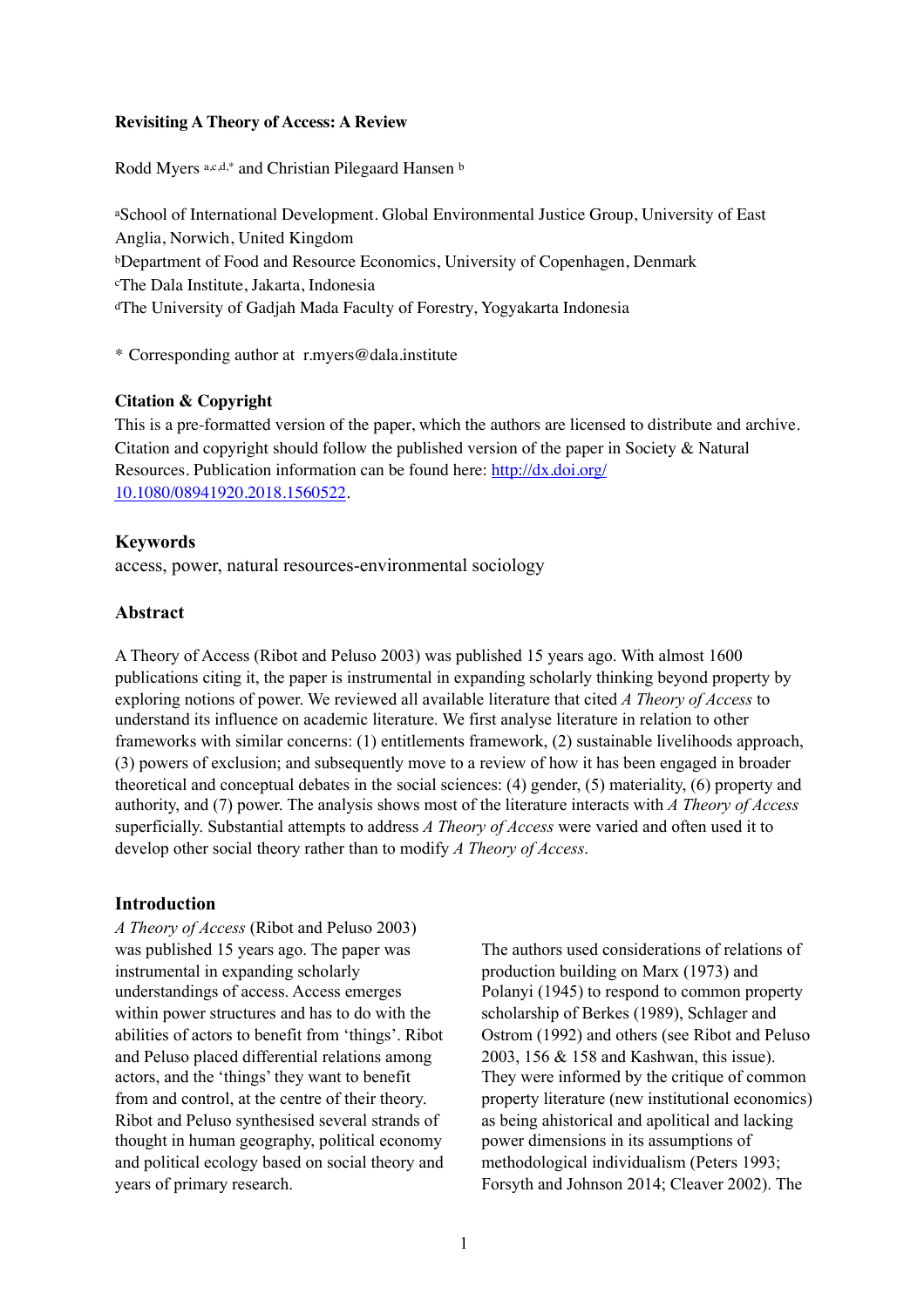work of Berry [\(1994; 1989\)](https://paperpile.com/c/mYXh9c/B1xa3+OrRq0/?noauthor=1,1) shaped the authors' notions of 'access'. Power in the context of property relations was informed by Weber's [\(1978\)](https://paperpile.com/c/mYXh9c/SBumg/?noauthor=1) work on domination and Lund's [\(1994\)](https://paperpile.com/c/mYXh9c/JcTAk/?noauthor=1) and Berry's [\(1994\)](https://paperpile.com/c/mYXh9c/B1xa3/?noauthor=1) contributions on access control. Leading up to the publication of *A Theory of Access*, Ribot had been working on participation in markets and democratic processes and Peluso had been publishing on forest power politics.

*A Theory of Access* took the literature based on MacPherson [\(1978\)](https://paperpile.com/c/mYXh9c/FpiMs/?noauthor=1) in which property is associated with enforceable claims to some use or benefit sanctioned by politico-legal authority, but expanded it to encompass a broader range of actors, structural and social relations, including the illicit. As Ribot and Peluso [\(2003, 157\)](https://paperpile.com/c/mYXh9c/jxjiR/?locator=157&noauthor=1) explain, "our move from concepts of property and tenure to access locates property as one set of factors (nuanced in many ways) in a larger array of institutions, social and politicaleconomic relations, and discursive strategies that shape benefit flows". Bringing together these sociological, anthropological and geographical works toward a multi-disciplinary approach to access, Ribot and Peluso [\(2003,](https://paperpile.com/c/mYXh9c/jxjiR/?locator=154&noauthor=1)  [154\)](https://paperpile.com/c/mYXh9c/jxjiR/?locator=154&noauthor=1) focussed on access as an "ability, rather than rights as in property theory, this formulation brings attention to a wider range of social relationships that can constrain or enable people to benefit from resources without focusing on property relations alone." One of the most compelling features of *A Theory of Access* is that it engages with both structure and agency while integrating rich empirical works with social science theory. Further, by leaving understandings of power as flexible, the theory has broad appeal. These are critical ingredients in attracting many scholars to the paper.

Approaching 1600 citations (Google Scholar February 28, 2018), scholars continue to draw on this work to better understand how actors benefit from 'things'. With this review paper, we analyse and discuss the ways in which *A Theory of Access* has been used and applied. Specifically, we investigate how *A Theory of Access* has interacted with, and influenced,

other frameworks, concepts and theories within the social sciences. Moreover, and related, we review the critiques and suggestions for extensions of the theory. We ask in what ways the literature engages with *A Theory of Access*  and to what effect.

We structure this review in seven inductively constructed themes according to what we consider to be the most compelling, and the most voluminous theoretical intersects in the literature. We first engage with *A Theory of Access* in relation to other frameworks with similar concerns: (1) entitlements framework. (2) sustainable livelihoods approach, (3) powers of exclusion; and subsequently move to a review of how it has been engaged in broader theoretical and conceptual debates in the social sciences: (4) gender, (5) materiality, (6) property and authority, and (7) power. These themes obviously intersect, and specific reviewed sources qualify under more than one heading, but they do the job of creating a structure. We conclude by reflecting on the works we review and considering the epistemological challenge of concatenating *A Theory of Access* with other social theory.

## **Methods**

We analysed sources (as at May 30, 2017) that cited *A Theory of Access*. We used 'cited by' in Google Scholar to identify references for all 1356 publications that have cited *A Theory of Access* and included 1144 as available for review. That is, they were available online and we had access through the paywall and not duplicates (items by the same title – e.g. book chapter, conference paper, or working paper and journal article). We analysed publications in languages in which we are proficient: English, French, Spanish, Danish, and Indonesian. Only five publications were excluded due to language. Table 1 shows the types of publications that we included. We considered all literature items, including journal articles, books and book chapters, conference papers, working papers, masters and PhD dissertations, other academic works (for example lecture notes) and grey materials (published for non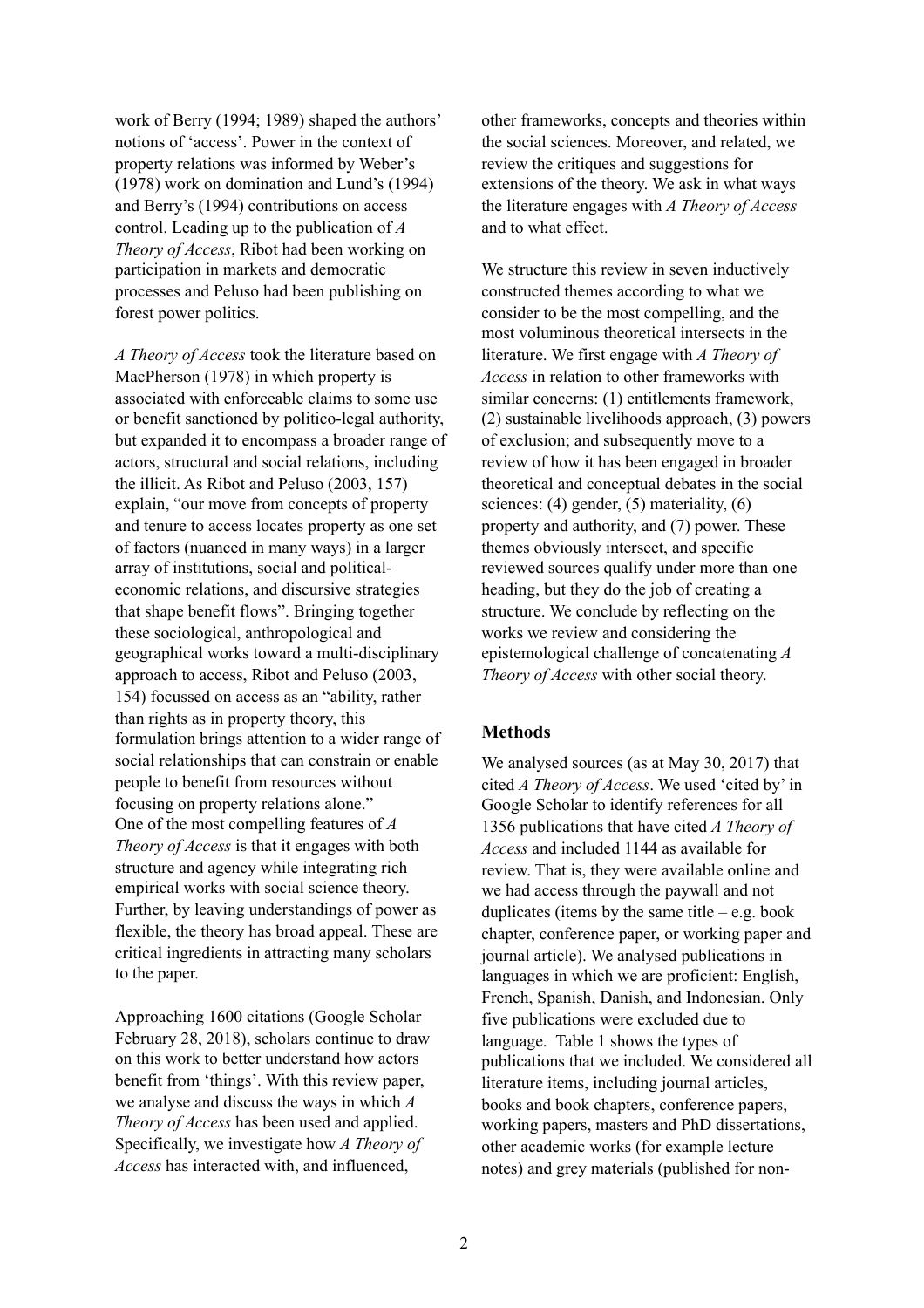academic purposes, often from civil society groups and so on). Almost half of the publications were journal articles, and just over a quarter were masters and doctoral theses.

We then used protocols to assign intensity of the use of *A Theory of Access* as follows: (1=low) cited only or made a cursory citation to some aspect of the theory, (2=medium) used in analysis (access mapping), and (3=high) critique of *A Theory of Access* and/or used it together with other theories to build on theory. The authors and one assistant assigned intensity values using a guide sheet, and the lead author spot checked the work of the other reviewers to

ensure consistency. Inconsistencies were discussed among the authors.

The high-intensity literature items were all analysed by both authors for how they engaged with *A Theory of Access*, to examine what aspects of the theory are built upon and/or critiqued, and against or toward what bodies of literature. Literature items that claimed robust engagement with *A Theory of Access* but delivered only superficial analysis were subsequently downgraded to medium intensity. The low and medium intensity literature items were not explored further.

| <b>Publication Type</b> | <b>Intensity 1</b> | <b>Intensity 2</b> | <b>Intensity 3</b> | Total $(H)$ | Total $(\% )$ |
|-------------------------|--------------------|--------------------|--------------------|-------------|---------------|
| <b>Journal Article</b>  | 445                | 70                 | 14                 | 529         | 46.24%        |
| <b>Thesis</b>           | 199                | 85                 | 18                 | 302         | 26.40%        |
| Work                    | 115                | 18                 | 3                  | 136         | 11.89%        |
| <b>Book</b>             | 84                 | 9                  | 5                  | 98          | 8.57%         |
| Other                   | 40                 | $\overline{2}$     |                    | 42          | $3.67\%$      |
| Grey                    | 35                 | 2                  |                    | 37          | 3.23%         |
| <b>Grand Total</b>      | 918                | 186                | 40                 | 1144        | 100.00%       |
| Share $(\% )$           | 80.24%             | 16.26%             | $3.50\%$           | 100.00%     | 100.00%       |

Table 1: Included publications by type and intensity level

Table 1 shows that 80% (n=918) of sources were 'low intensity', 16% (n=186) were 'medium intensity', and 3.5% (n=40) 'high intensity' publications. High intensity publications were mostly dissertations. The reviewed works covered a broad range of subject matter including abortion politics, affordable housing, water politics, resources of war, migration, citizenship, public services, and of course natural resources. We assigned up to two subject areas per publication from a list of subject areas that we developed iteratively. We found that  $88\%$  (n=35) of the high-intensity publications and 79% (n=904) of all publications dealt with natural resources, land or agriculture. 25% (n=286) of all included

publications had the word 'land' in the title, 22% (n=252) had the word 'forest', and 18% (n=206) had the word 'livelihood'. We also recorded the geographical areas of research and institutional affiliations when they were clearly available. 31% (n=349) of the publications focussed on Sub-Saharan Africa, and 25% (n=284) on South and Southeast Asia. The geographical focus of the high-intensity publications was similar to the entire collection with 30% (n=12) in Sub-Saharan Africa and 20% (n=8) in South and Southeast Asia. Almost 24% (n=237) of the publications were by first authors in the United States of America followed by Netherlands (9% [n=95]) and the United Kingdom (9% [n=91]). The United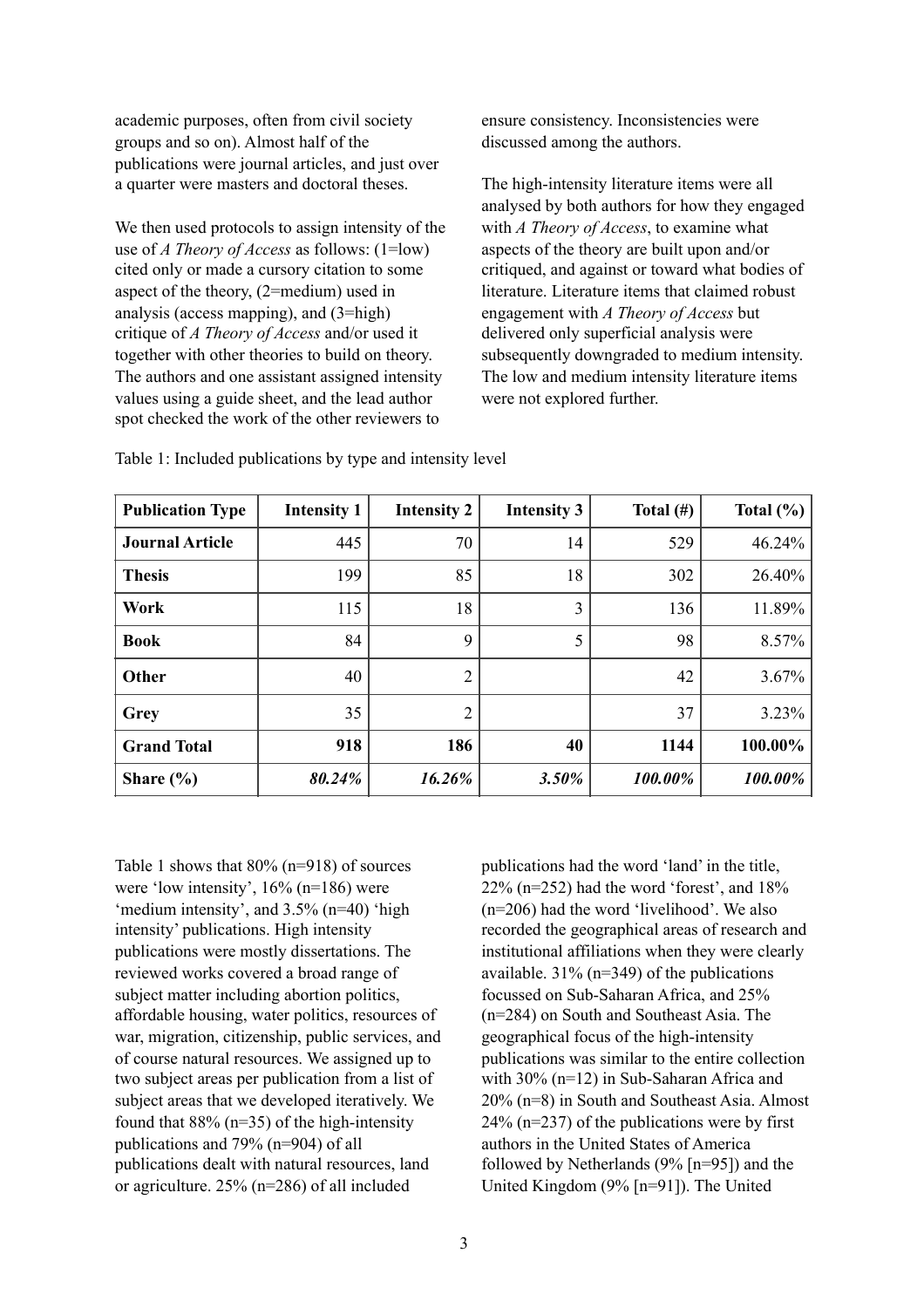Kingdom and United States produced the largest number of high-intensity publications, both at 22% (n=8) followed by Denmark (11%  $[n=4]$ , Canada (8%  $[n=3]$ ), showing that no one country dominates the literature working with *A Theory of Access*.

We indicate the works included in the review by appending a '+' to distinguish them from other sources that we use in our discussion. We have, as much as possible, attempted to integrate all papers that met our 'high intensity' threshold, but some sources and concepts were difficult to place within the flow and organisational logic of the paper. Works we would have liked to explore more, had we the place for them, included those emphasising the need to incorporate temporal dimensions of access [\(Berg 2008+; Rytteri and Sawatzky 2013+\)](https://paperpile.com/c/mYXh9c/vyo89+5DCGy/?suffix=%25252B,%25252B), nonmaterial 'green' commodity applications of access [\(Neimark, Mahanty, and Dressler](https://paperpile.com/c/mYXh9c/69ZzQ/?suffix=%25252B)  [2016+\), resilience and access](https://paperpile.com/c/mYXh9c/69ZzQ/?suffix=%25252B) [\(Langridge,](https://paperpile.com/c/mYXh9c/mEogk/?suffix=%25252B)  [Christian-Smith, and Lohse 2006+\),](https://paperpile.com/c/mYXh9c/mEogk/?suffix=%25252B) emancipatory perspectives on access [\(Ribot](https://paperpile.com/c/mYXh9c/r132R/?suffix=%25252B)  [2014+\),](https://paperpile.com/c/mYXh9c/r132R/?suffix=%25252B) Faye and Ribot [\(2017+\)](https://paperpile.com/c/mYXh9c/384ap/?suffix=%25252B&noauthor=1) on access an vulnerability, Boche (2014+) on polycentricity of institutions that control and influence corporate land deals in Mozambique, and Pedersen (2016+) on the importance of considering polycentricity in governance arrangements on landholdings in Tanzania.

# **A Theory of Access and related theoretical frameworks**

We commence by reviewing the relationship between *A Theory of Access* and closely related frameworks, namely those of entitlements, sustainable livelihood approach and powers of exclusion, and how various authors have combined them.

# *A Theory of Access and the entitlements framework*

Amartya Sen [\(1981\)](https://paperpile.com/c/mYXh9c/A092K/?noauthor=1) developed the entitlements analysis to explain how food deficits can occur in situations where aggregate food supplies are sufficient. Focussing on how particular

individuals and groups of people are susceptible to hunger and poverty, he introduces the concepts of endowments, entitlements and capabilities [\(Leach, Mearns, and Scoones](https://paperpile.com/c/mYXh9c/qqcN5)  [1999\)](https://paperpile.com/c/mYXh9c/qqcN5). Entitlements are defined as: "the set of alternative commodity bundles that a person can command in a society using the totality of rights and opportunities that he or she faces" [\(Sen](https://paperpile.com/c/mYXh9c/TG23G/?locator=497)  [1994, 497\)](https://paperpile.com/c/mYXh9c/TG23G/?locator=497). These entitlements are established from a person's endowments ('ownership'), e.g. over land and labour. Finally, capabilities are the capacity for doing valued things, that is, "the various 'beings and doings' that a person can achieve with his or her economic, social, and personal characteristics" [\(Dréze and Sen](https://paperpile.com/c/mYXh9c/koOoP/?locator=12)  [1989, 12\)](https://paperpile.com/c/mYXh9c/koOoP/?locator=12).

Leach et al. [\(1999\)](https://paperpile.com/c/mYXh9c/qqcN5/?noauthor=1) suggested an extended entitlements approach, the environmental entitlements framework, to address perceived shortcomings in Sen's approach. The key point of critique is that Sen is primarily concerned with control over resources through markets, supported by formal legal property rights [\(Leach, Mearns, and Scoones 1999, 233\)](https://paperpile.com/c/mYXh9c/qqcN5/?locator=233). By doing so, Sen's entitlements framework occludes non-legal, extra-legal and illegal forces by which an agent can obtain different bundles of commodities [\(Ribot 2014, 682+\)](https://paperpile.com/c/mYXh9c/r132R/?locator=682&suffix=%25252B). Consequently, Leach et al. [\(1999\)](https://paperpile.com/c/mYXh9c/qqcN5/?noauthor=1) extended the entitlements framework to a broader range of formally legal and socially sanctioned institutional mechanisms by bringing in the notion of legal pluralism [\(see also von Benda-](https://paperpile.com/c/mYXh9c/MLoOG/?prefix=see%252520also)[Beckmann 1981\)](https://paperpile.com/c/mYXh9c/MLoOG/?prefix=see%252520also). They define environmental entitlements as "alternative sets of utilities derived from environmental goods and services over which social actors have legitimate effective command and which are instrumental in achieving well-being" [\(Leach, Mearns, and](https://paperpile.com/c/mYXh9c/qqcN5/?locator=233)  [Scoones 1999, 233\)](https://paperpile.com/c/mYXh9c/qqcN5/?locator=233).

Ribot and Peluso (2003) reference the entitlements framework only in a footnote. There is no explicit attempt to address how entitlements; in particular, the extended environmental entitlements framework of Leach et al. (1999), has influenced the conceptualisation of access and what are the similarities and differences between the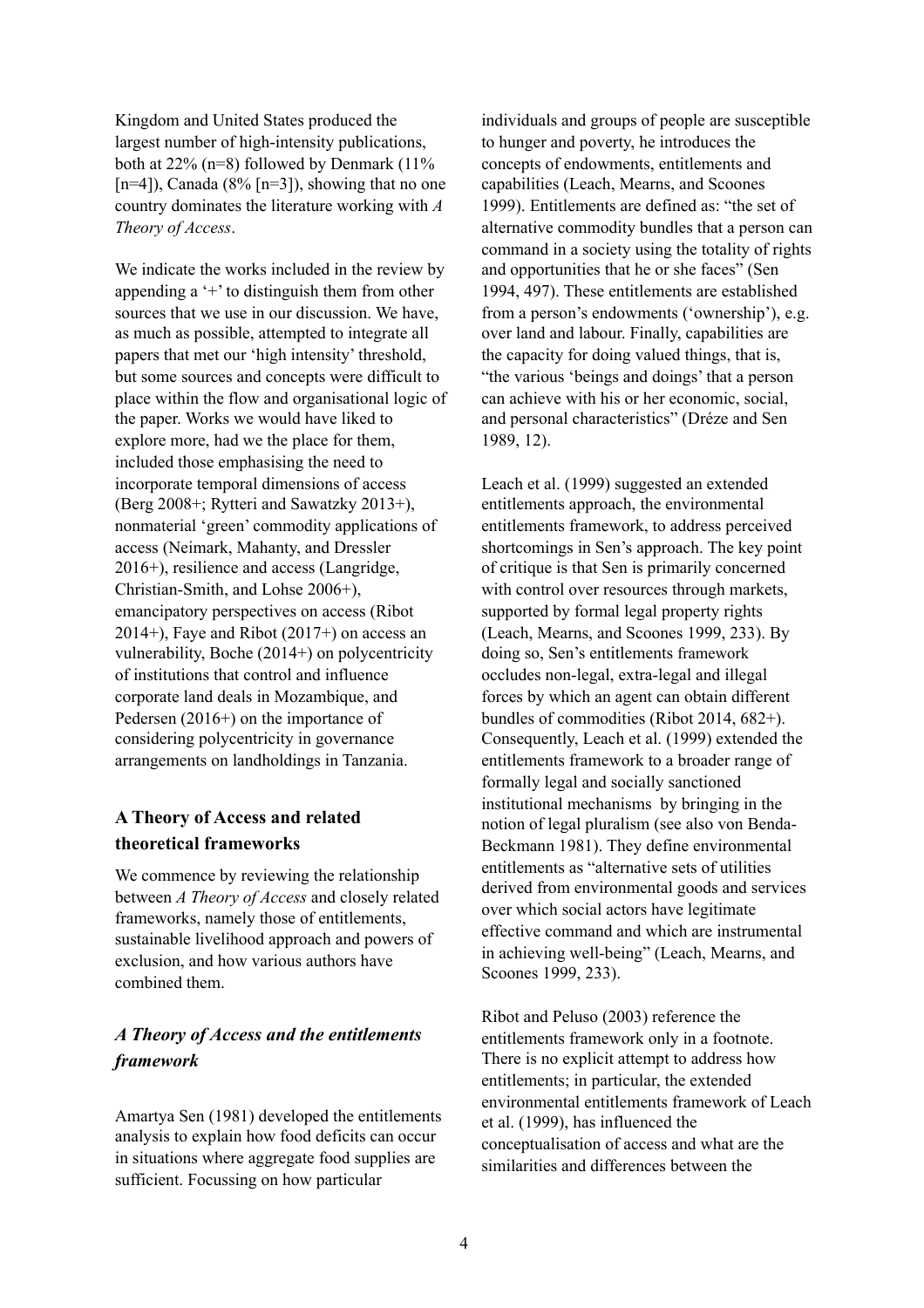entitlements framework and *A Theory of Access* [\(Williams 2013\).](https://paperpile.com/c/mYXh9c/25yjM) Yet, sources who cite Ribot and Peluso (2003) also frequently make reference to entitlements; highlighting the closeness of subject matter. As an illustration, 33 of the 40 sources (83%) we classified as 'high intensity' also cited Leach et al. [\(1999\)](https://paperpile.com/c/mYXh9c/qqcN5/?noauthor=1).

Weigelt [\(2014, 83+\)](https://paperpile.com/c/mYXh9c/pgMnc/?locator=83&suffix=%25252B&noauthor=1) suggests that *A Theory of Access* and the environmental entitlements framework share the pedigree of offering a "coherent conceptualisation of ways of accessing resources that are not sanctioned by rights… [and]... to approach the question of what people can do with their rights". We argue that by defining entitlements as 'legitimate effective command', the environmental entitlements framework, while broader than Sen's original concept, maintains a focus on property (see also discussion below on access, property and authority). *A Theory of Access*  envisages a broader range of structural and relational mechanisms, including but not limited to property, that determine how access is gained, maintained or controlled. Moreover, by focusing on *abilities* and the ability to benefit, which may be interpreted in various situations and contexts to encompass both endowments, entitlements and capabilities, we consider *A Theory of Access* to constitute a more flexible analytical construct than the environmental entitlements framework.

Several authors have attempted to integrate the two. However, while these studies provided for rich and solid empirical analysis, we found that the task of integration proved elusive.

Calderon Contreras [\(2011+\),](https://paperpile.com/c/mYXh9c/BTZ37/?suffix=%25252B&noauthor=1) with an empirical focus on land reform in Mexico, suggests that (relative to an entitlements approach), *A Theory of Access* allows for a clearer understanding of the mechanisms that shape the distribution of benefits. He argues that this is accomplished by encouraging a focus on a single resource and the many mechanisms to benefit from that resource. Calderon Contreras contrasts this with the environmental entitlements perspective in which, "institutions influence control over all kinds of productive resources and the transformation of endowments into

entitlements" (p 15). Based on this assertion, he proposes an extended access analytical framework with integration of *A Theory and Access* and the environmental entitlements framework. Calderon Contreras uses the entitlements framework's focus on social differentiation to nuance how actors are able to use mechanisms of access to benefit from things (as they are called in the access literature– or endowments in the entitlements literature).

Aguirre [\(2013+\)](https://paperpile.com/c/mYXh9c/RjLej/?suffix=%25252B&noauthor=1) researches gender dynamics and land use change in Afro-descendant communities in Colombia. She aims to integrate entitlements, property and access theories to develop a deeper assessment and understanding of power relations in land use change. The analysis is an empirically rich and sound work, involving a detailed gender-based mapping of mechanisms of access. Hicks [\(2013+\)](https://paperpile.com/c/mYXh9c/8qiP8/?suffix=%25252B&noauthor=1) and Hicks and Cinner [\(2014+\)](https://paperpile.com/c/mYXh9c/mfCn1/?suffix=%25252B&noauthor=1) construct a theoretical/analytical framework that combines the entitlement framework with the mechanisms of access proposed by Ribot and Peluso [\(2003\)](https://paperpile.com/c/mYXh9c/jxjiR/?noauthor=1). They apply the framework to assess benefits (conceptualised as ecosystem services) from coral reefs. What the constructed framework does is to replace the 'institutions' that shape [people's entitlements \(Sen 1981; Leach,](https://paperpile.com/c/mYXh9c/A092K+qqcN5)  [Mearns, and Scoones 1999\)](https://paperpile.com/c/mYXh9c/A092K+qqcN5) with the 'mechanisms of access' of Ribot and Peluso (2003). In our reading, this turns the framework and the resulting empirical work into something identical to *A Theory of Access* and access mapping. The framework combines access and entitlements, but does not extend either of them considerably.

# *A Theory of Access and the Sustainable Livelihoods Approach*

The Sustainable Livelihoods Approach (SLA) [\(Chambers and Conway 1992\)](https://paperpile.com/c/mYXh9c/64nUH) was developed and gained popularity about a decade before *A Theory of Access* was published. SLA encompasses five components: (i) the livelihood resources/capitals (the asset pentagon) which are mediated by (ii) institutions and organisations that subsequently shape (iii) livelihood strategies and ultimately generate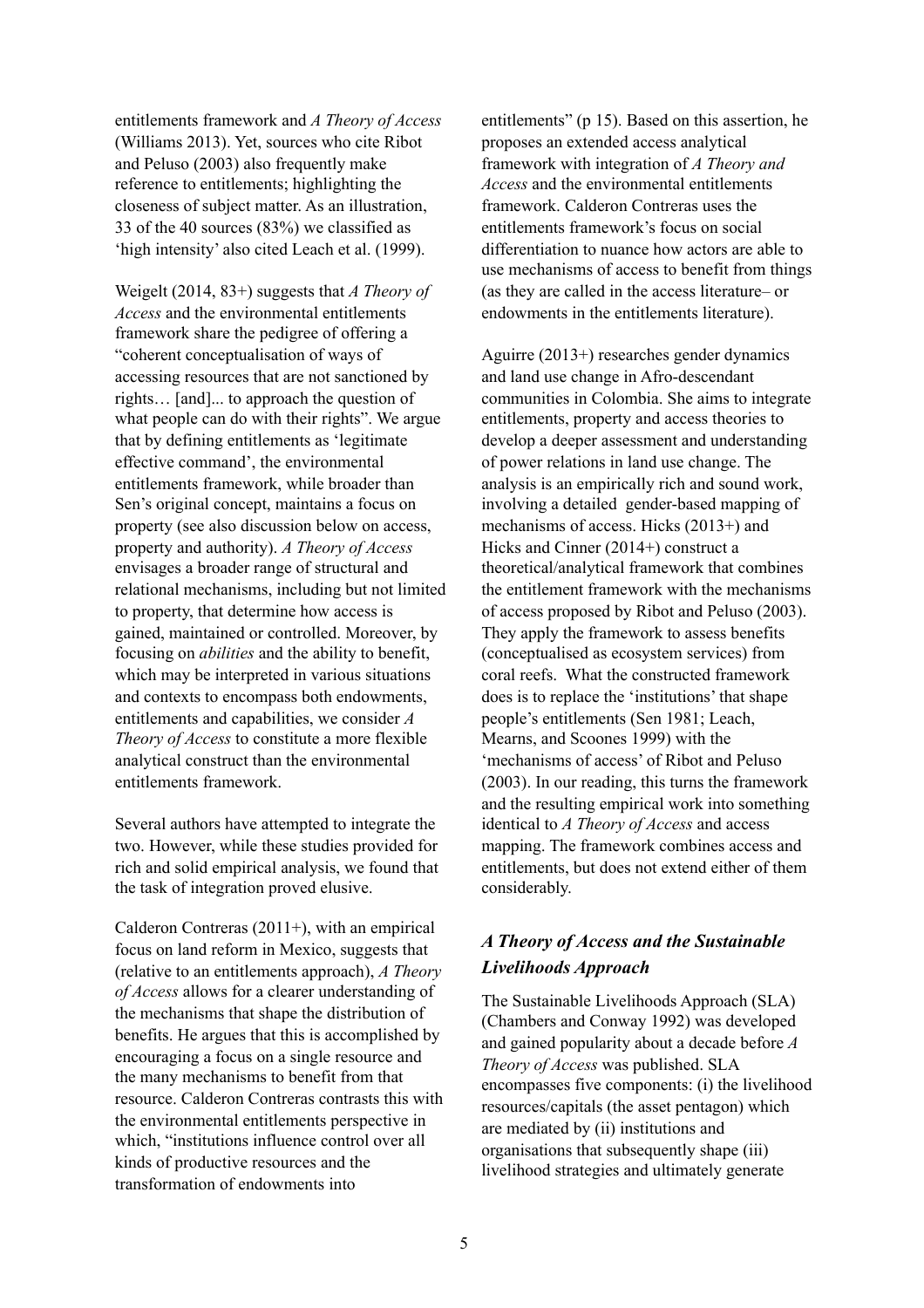(iv) livelihood outcomes; all playing out in (v) a specific context of conditions and trends (the vulnerability context) (e.g. Scoones 2015). SLA, like the entitlements framework and *A Theory of Access,* pays attention to both structure and agency. SLA is not cited in *A Theory of Access*, but Ribot in a later work explains that: "In lieu of social capitals, Ribot and Peluso (2003) use the language of identities, social status and social relations as a key part of 'access'" [\(Ribot 2014, 688+\)](https://paperpile.com/c/mYXh9c/r132R/?locator=688&suffix=%25252B), thereby attesting to the above-suggested similarity between the two frameworks. In the same paper, he also ties the power dimensions of *A Theory of Access* (see also discussion below) to 'vulnerabilities' and the vulnerability context; central elements in the SLA literature.

One of the main critiques of SLA is that it often lacks a power dimension in application if not in theory [\(De Haan and Zoomers 2005; Scoones](https://paperpile.com/c/mYXh9c/m5Unq+TcOlX+uu4tk+TpoTn)  [2015; King 2011; Scoones 2009\). That is, SLA](https://paperpile.com/c/mYXh9c/m5Unq+TcOlX+uu4tk+TpoTn) includes power dimensions nested within the 'capitals','institutions and organisations', and the 'context'. However, in practical applications these power dimensions are often neglected or treated in a cursory manner. Along similar lines, [\(Ribot 2014, 683+\)](https://paperpile.com/c/mYXh9c/r132R/?locator=683&suffix=%25252B) asserts, "If not fully theorized, the household models may also miss broader structural relations of production and exchange within markets and a globalized system that shape broader-scale distributions." Along similar lines, [\(Scoones 2015, 46+\)](https://paperpile.com/c/mYXh9c/TcOlX/?locator=46&suffix=%25252B) states, "a central but often missed feature of livelihoods frameworks and analysis is the role of institutions, organizations and policies in mediating access to livelihood resources and defining the opportunities and constraints of different livelihood strategies" . In this work, he dedicates a chapter to 'access and control' in which he emphasises both *A Theory of Access* and Hall et al. [\(2011+\)](https://paperpile.com/c/mYXh9c/ilwSB/?suffix=%25252B&noauthor=1) (see discussion below).

Another critique of the SLA relates to its focus on the household as the basic unit of analysis and its assumption that the household is an uniform unit with common interests [\(Chambers](https://paperpile.com/c/mYXh9c/11tpx+ArYh4)  [1987; Solesbury 2003\)](https://paperpile.com/c/mYXh9c/11tpx+ArYh4) thereby failing to account for differential interests and powers within the household [\(Ribot 2014+\).](https://paperpile.com/c/mYXh9c/r132R/?suffix=%25252B) This gap

makes fertile ground for integration with access theory, which holds power as a central tenet (see section below for more) and can accommodate differences among individuals both inter- and intra-households.

In our review, we met several sources that posited ambitions to integrate SLA and *A Theory of Access*. Berg [\(2008+\)](https://paperpile.com/c/mYXh9c/vyo89/?suffix=%25252B&noauthor=1) explored relationships between livelihoods and access in his work on irrigation organisations in Nepal. Besta [\(2013+\)](https://paperpile.com/c/mYXh9c/UqpRg/?suffix=%25252B&noauthor=1) looked at livelihood outcomes in the case of seaweed farming in Tanzania through a lens of *A Theory of Access,* SLA and Sen's Co-operative Conflict Model [\(Sen 1987\)](https://paperpile.com/c/mYXh9c/ccJyG) and with a special emphasis on gender. We found that there is significant interest among scholars to fit *A Theory of Access* with SLA, but were struck by how challenging this fit is in practice. We reflect on this more in our conclusions.

# *A Theory of Access and the Powers of Exclusion*

Hall et al. (2011+) in their book *Powers of Exclusion* focus on the changing ways that people are excluded from land in SE Asia. Their work is inspired by Marxist notions of enclosure and primitive accumulation including Harvey's [\(2003\)](https://paperpile.com/c/mYXh9c/O3R7/?noauthor=1) accumulation by dispossession. Hall et al. [\(2011+\)](https://paperpile.com/c/mYXh9c/ilwSB/?suffix=%25252B&noauthor=1) take a point of departure in *A Theory of Access* and see exclusion as the inverse of access; that is, exclusion is defined as "the ways in which people are prevented from benefiting from things" [\(see also D. Hall](https://paperpile.com/c/mYXh9c/FT4Z/?prefix=see%252520also&suffix=%25252B)  [2015+\).](https://paperpile.com/c/mYXh9c/FT4Z/?prefix=see%252520also&suffix=%25252B) They emphasise that inclusion has a *double edge* because some form of exclusion of some actors is a necessary precondition for other actors for deriving sustained benefits from, in this case, land. Hall et al.  $(2011, 7+)$ stipulate three main types of exclusions: "i) the ways in which already existing access to land is maintained by the exclusion of other potential users; ii) the ways in which people who have access lose it; and iii) the ways that people who lack access are prevented from getting it." These types are closely related to the notions of gaining, maintaining and controlling access in *A Theory of Access.* The first type is, by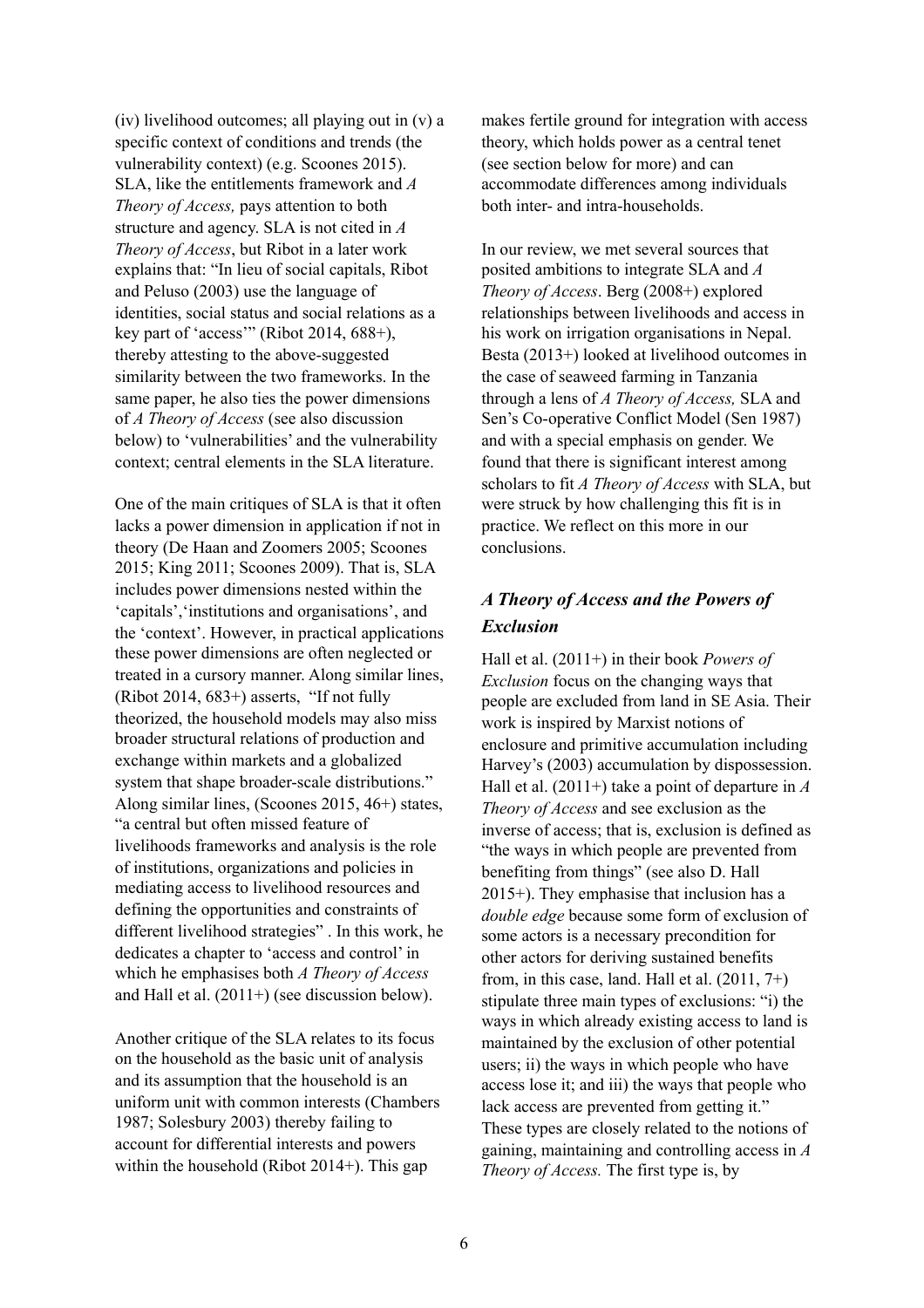implication, identical to Ribot and Peluso's [\(2003\)](https://paperpile.com/c/mYXh9c/jxjiR/?noauthor=1) access maintenance and control, the third is captured by access control and gaining access, while the second process is captured in the general dialectic and dynamics of access in *A Theory of Access* [\(Corbera 2012+; Myers](https://paperpile.com/c/mYXh9c/0vT3g+TpyPL+8V91Y/?suffix=%25252B,%25252B,%25252B%25253B%252520see%252520also%252520Poteete%252520%25255Bthis%252520issue%25255D)  [2012+; Beban and Gorman 2015+; see also](https://paperpile.com/c/mYXh9c/0vT3g+TpyPL+8V91Y/?suffix=%25252B,%25252B,%25252B%25253B%252520see%252520also%252520Poteete%252520%25255Bthis%252520issue%25255D)  [Poteete \[this issue\]\).](https://paperpile.com/c/mYXh9c/0vT3g+TpyPL+8V91Y/?suffix=%25252B,%25252B,%25252B%25253B%252520see%252520also%252520Poteete%252520%25255Bthis%252520issue%25255D) But access is a broader concept than exclusion because no matter how well exclusion is enforced, there is no guarantee of benefits for any actor. As formulated by Baban and Gorman [\(2015, 2+\),](https://paperpile.com/c/mYXh9c/8V91Y/?locator=2&suffix=%25252B&noauthor=1) "[e]xclusion, is thus a necessary precondition for deriving sustained benefit from the land. But it is not a sufficient condition. There is for example, little to be gained from an empty field, at least in the immediate moment, no matter how well one might exclude others from it."

Hall et al.  $(2011+, 15)$  suggest, parallel to the mechanisms of access in Ribot and Peluso (2003), four 'powers of exclusion': regulation ("It is not allowed"), force ("I'll get hurt if I try"), markets ("I can't afford it"), and legitimation ("It's wrong"). Like the mechanisms of access, the powers of exclusion may be combined and they intersect. The first, regulation, resembles the mechanism of property as used by Ribot and Peluso [\(2003\)](https://paperpile.com/c/mYXh9c/jxjiR/?noauthor=1) but here used in the opposite way. The second power, force, is perhaps where the Powers of Exclusion makes the most significant contribution to the mechanisms proposed by *A Theory of Access*. Hall et al. [\(2011+\)](https://paperpile.com/c/mYXh9c/ilwSB/?suffix=%25252B&noauthor=1) suggest that use of force, that is coercive power or the threat of using it, while not entirely absent, is under-emphasised by Ribot and Peluso [\(2003\)](https://paperpile.com/c/mYXh9c/jxjiR/?noauthor=1), who only discuss it under 'illicit access'. The third power, the market, with its emphasis on the price of land, is similarly represented in Ribot and Peluso (2003). Finally, the power of legitimation takes us from a structural (neo-Marxist) power perspective to a more poststructuralist view (see discussion of power below). Ribot and Peluso (2003) have similar considerations under "access to knowledge".

In sum, we consider Hall et al.'s  $(2011+)$ powers of exclusion a highly relevant framework for analysing and understanding contestations over land and land exclusion, in line with the purpose for which it was constructed, but perhaps less relevant for other situations, because the powers are so specifically tied to land contestations. In comparison, *A Theory of Access* appears as a more generic framework. This said, and as we have discussed above, there is a fairly close connection between the suggested powers of exclusion and the mechanisms of access. The emphasis on the deliberate use of force as one of the powers could be seen as an important elaboration to the mechanisms suggested by *A Theory of Access.*

We conclude this section by a discussion of Fairbairn [\(2013+\)](https://paperpile.com/c/mYXh9c/VTKOg/?suffix=%25252B&noauthor=1) in which the author links *A Theory of Access* and exclusion that does not rely on Hall et al.'s powers of exclusion framing. Fairbairn [\(2013+\)](https://paperpile.com/c/mYXh9c/VTKOg/?suffix=%25252B&noauthor=1) makes an interesting contribution to the land grabbing debate in her study on Mozambique. She argues that rather than treating land grabbing as a top-down and driven by global markets or foreign states, that is a structural analysis focusing on the expanding and penetrating nature of capitalism, more attention should be paid to the crucial mediating role played by domestic elites. With a point of departure in *A Theory of Access* and with a specific focus on access control, she proposes a typology of powers of access control encompassing: i) traditional authority, ii) bureaucratic influence, iii) historical accumulation, iv) locally based business knowledge and networks, and v) control over the development agenda. She asserts that, "examining these sources of power clarifies why peasant dispossession is occurring despite the fact that peasant land property rights are protected by law" [\(Fairbairn 2013, 352+\)](https://paperpile.com/c/mYXh9c/VTKOg/?locator=352&suffix=%25252B).

# **A Theory of Access and key concepts in the social sciences**

In this section we review how scholars have engaged with *A Theory of Access* in relation to key concepts and theories in the social sciences. We first review discussions on *A Theory of*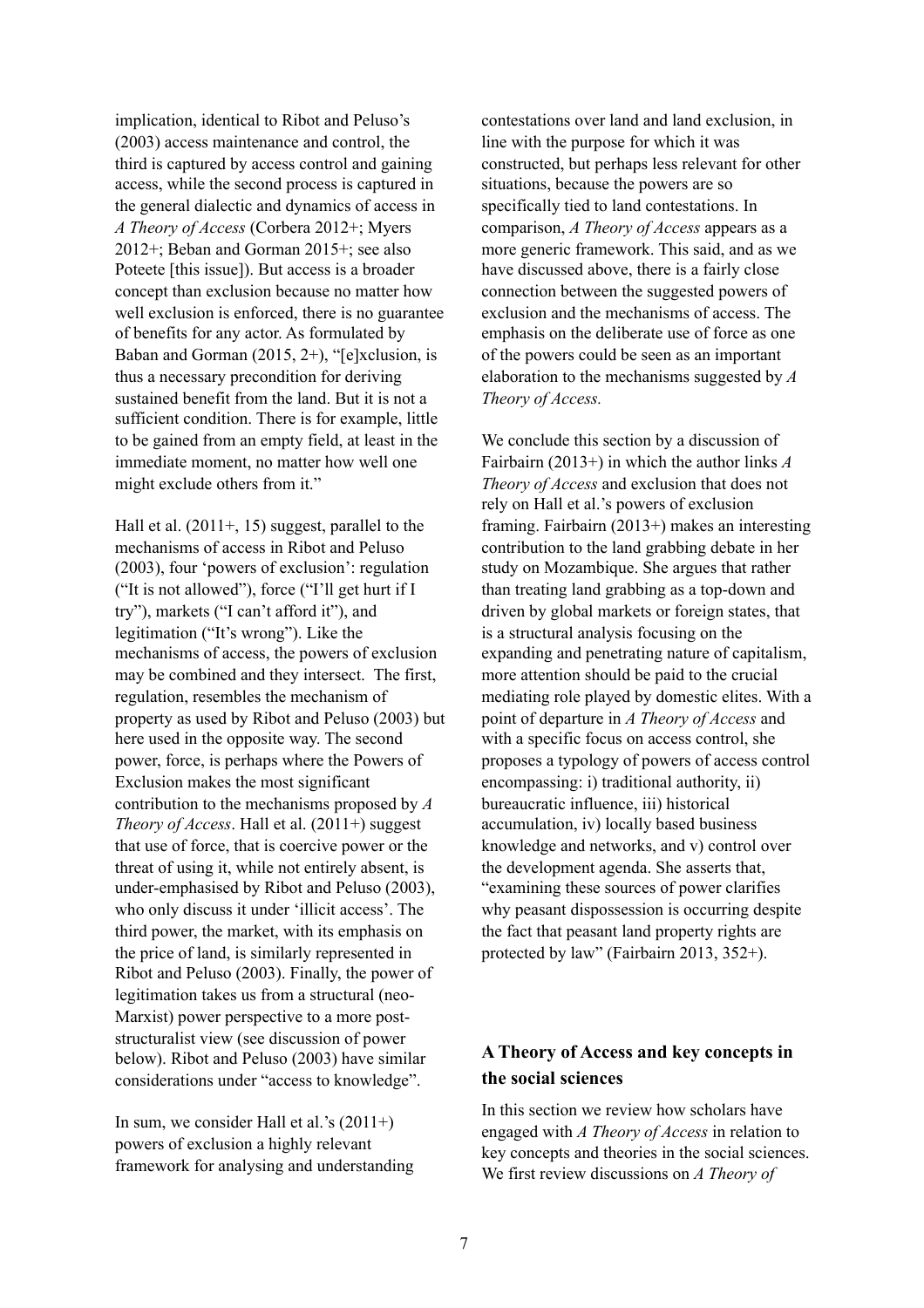*Access* vis-à-vis gender and materiality and then move to discussions on access, property and authority and finish with access and power.

## *A Theory of Access and Gender*

Gender relations have long been recognised as a major determinant of access to land and natural [resources \(Lawry et al. 2017; Carney and Watts](https://paperpile.com/c/mYXh9c/5d5Df+1o5g9+jxjiR)  [1990; Ribot and Peluso 2003\)](https://paperpile.com/c/mYXh9c/5d5Df+1o5g9+jxjiR). Gender, power and property are closely linked as power is exercised differently on women and men [through property relations \(Rocheleau and](https://paperpile.com/c/mYXh9c/855bP+PjiGp)  [Edmunds 1997; Meinzen-Dick et al. 1997\)](https://paperpile.com/c/mYXh9c/855bP+PjiGp). *A Theory of Access* considers gender under 'access through social identity', but little more is said specifically about it. It is therefore not surprising that we found a number of innovative literature items that applied access mapping through a gender lens.

Among these are Aguirre [\(2013+\)](https://paperpile.com/c/mYXh9c/RjLej/?suffix=%25252B&noauthor=1) who undertakes a gendered analysis of access to land among Afro-descendant communities in the Pacific Region of Colombia. She attempts an analysis in three steps (benefits, mechanisms of access and bundles of powers) as proposed by Ribot and Peluso (2003) (see also "Access and Power").

Asaba [\(2013+\),](https://paperpile.com/c/mYXh9c/8h6q3/?suffix=%25252B&noauthor=1) in her analysis of access to freshwater in Uganda, finds that children and women are constrained in their access to water by technologies, formal institutions, knowledge and information, as well as water usage fees or in-kind (labour) contributions. Despite the existence of 'improved' water sources in the study area, many women and children used 'unimproved' water sources that were physically closer, more reliable, and for which they did not have to pay repair or maintenance fees (page v).

Besta [\(2013+\)](https://paperpile.com/c/mYXh9c/UqpRg/?suffix=%25252B&noauthor=1) in her gendered study of seaweed farming on Songo Songo Island, Tanzania, attempts to combine the Sustainable Livelihood Approach (see above), *A Theory of Access*, and Sen's Co-operative Conflict Model (Sen 1991) to analyse benefits from seaweed and power relations at the inter and intra-household level.

Khalid et al. [\(2015+\)](https://paperpile.com/c/mYXh9c/uSlC8/?suffix=%25252B&noauthor=1) explores legal pluralism in the context of Pakistan, showing how women's rights are intertwined with notions of property, and specifically access to land. The authors show how custom takes precedence over religious values, and how civil laws are compromised while settlements are made in the name of customs, resulting in the denial of women's rights. They also make the case that male relatives use women, and their formal rights, as tools to gain access to land and other valuable resources.

Some authors have moved beyond a genderdisaggregated access analysis to a more fundamentally feminist perspective on access with a focus on women's empowerment. Goldman et al. [\(2016+\)](https://paperpile.com/c/mYXh9c/5ICsF/?suffix=%25252B&noauthor=1) explore access and women's empowerment in Tanzania, finding that rather than outright land ownership, user rights to land, combined with access to knowledge and authorities, led to women's empowerment manifested in increased participation in political processes. The authors argue that it is especially the access to knowledge and authority that generated power and enhanced capabilities. A similar notion, that the ability to benefit from things is productive of more powers, is raised by Petitt [\(2016+\),](https://paperpile.com/c/mYXh9c/3XLLT/?suffix=%25252B&noauthor=1) citing Rao [\(2008\)](https://paperpile.com/c/mYXh9c/wWTGV/?noauthor=1). They argue that access is closely linked with self-esteem, personhood and self-worth, which make additional powers (capabilities) available to actors. These ideas related to the gendered ways in which power can be leveraged are important for understanding what the 'benefits' from 'things' means from feminist perspectives.

We see that recent developments in feminist political ecology may be fertile ground for advancing access theory by further unpacking power relations and thereby providing fresh and nuanced views on (mechanisms of) access. Aguirre [\(2013, 26+\)](https://paperpile.com/c/mYXh9c/RjLej/?locator=26&suffix=%25252B&noauthor=1) calls for the "merging of feminist considerations of scale and embodiment to understand gender as a constitutive power at all scales of analysis" [\(Aguirre 2013, 26+; see also Wright](https://paperpile.com/c/mYXh9c/RjLej+FHWcx/?locator=26,&suffix=%25252B,&prefix=,see%252520also)  [2010\)](https://paperpile.com/c/mYXh9c/RjLej+FHWcx/?locator=26,&suffix=%25252B,&prefix=,see%252520also). Another contribution includes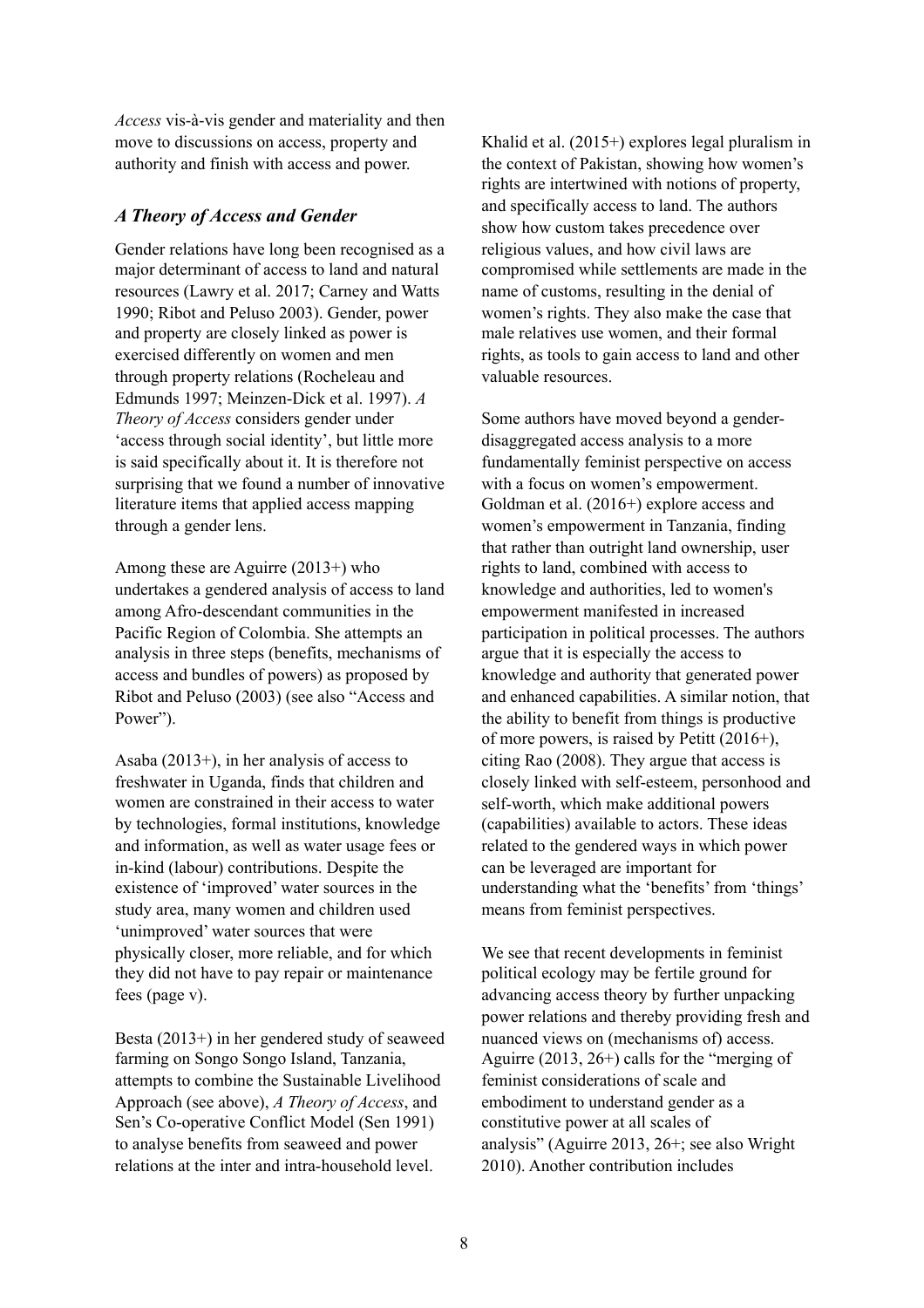Nightingale [\(2011\)](https://paperpile.com/c/mYXh9c/inW76/?noauthor=1) who, in a case study from rural Nepal, illustrates the constant production and reproduction of subjectivities across gender, caste and class (intersectionality). Along similar lines, Elmhirst [\(2011+\)](https://paperpile.com/c/mYXh9c/4I7yU/?suffix=%25252B&noauthor=1) studies migrants' access to agricultural land in Lampung, Indonesia and shows "how the negotiation of resource access is simultaneously a process of self-regulation and subject-making that draws on particular ideas about family and conjugal partnership, inculcating gendered and hetero-normative ideologies of the 'ideal citizen'" (p. 173). Sultana [\(2011+\)](https://paperpile.com/c/mYXh9c/BUeWq/?suffix=%25252B&noauthor=1) studies access, control and conflict over household water in Bangladesh. She introduces the notion of 'emotional geographies', showing how the embodied emotions of women in charge of fetching water play a key role in the production of social relations of power and gendered subjectivities, hence suggesting emotions as a specific mechanism of access.

## *A Theory of Access and Materiality*

*A Theory of Access* is squarely centred around the ability to benefit from 'things', but stops short of exploring how the 'thing' itself affects access. 'Things' have social meaning, as Ribot and Peluso (2003) explore, and affect social relations [\(Appadurai 1986\)](https://paperpile.com/c/mYXh9c/9O66j). Ribot and Peluso [\(2003\)](https://paperpile.com/c/mYXh9c/jxjiR/?noauthor=1) stress the influence of the characteristics of the 'thing' on access, but do not go into details. Materiality is the appreciation that material, "the stuff that things are made of" [\(Ingold 2007, 1\)](https://paperpile.com/c/mYXh9c/igN0t/?locator=1), and "things other than humans make a difference in the way social relations unfold" [\(Bakker and Bridge 2006, 16–](https://paperpile.com/c/mYXh9c/71OkQ/?locator=16-17) [17\)](https://paperpile.com/c/mYXh9c/71OkQ/?locator=16-17). Materiality considers not only the 'thing' (biophysical) but also the geographical characteristics in which the thing, and humans are situated. Ribot [\(1998, 310\)](https://paperpile.com/c/mYXh9c/6NFYX/?locator=310&noauthor=1) mentions "physical circumstance (location or stature)" as a mechanism of access that would affect how an actor could benefit from Senegal's charcoal commodity chain, but this is not reflected in Ribot and Peluso (2003) A considerable body of literature deals with how materiality affects social relations [\(eg. Barham, Bunker, and](https://paperpile.com/c/mYXh9c/OR82e+EOZ3T+BKq5z/?prefix=eg.,,)  [O'Hearn 1994; Miller 1998; Boyd, Prudham,](https://paperpile.com/c/mYXh9c/OR82e+EOZ3T+BKq5z/?prefix=eg.,,)  [and Schurman 2001\)](https://paperpile.com/c/mYXh9c/OR82e+EOZ3T+BKq5z/?prefix=eg.,,). In the body of works we

reviewed, only a few publications stood out by developing access theory to include not only how actors affect things, but how things affect actors and actor relations. They point out that access theory requires a consideration of biogeophysical characteristics of the thing from which actors intend to benefit. Some authors have made attempts to tie materiality closer to *A Theory of Access*.

Milgroom [\(2012+\)](https://paperpile.com/c/mYXh9c/3dBaD/?suffix=%25252B&noauthor=1) shows how geographical distance is important for access. Dyke [\(2006+\)](https://paperpile.com/c/mYXh9c/b3GK9/?suffix=%25252B&noauthor=1) shows how changing land use, involving road construction, affect access to non-timber forest products and they become accessible in more remote locations. Cardozo [\(2013+\)](https://paperpile.com/c/mYXh9c/Bg8TP/?suffix=%25252B&noauthor=1) makes the case for 'accessibility' constraints in the Amazon not only due to geographical distance, but the topographical challenges to accessing markets. Ginger et al. [\(2012, 703–4+\)](https://paperpile.com/c/mYXh9c/E02Nn/?locator=703-4&suffix=%25252B&noauthor=1) in their study of access to forest land in the US suggest that *A Theory of Access* neglects biogeophysical dimensions of how actors benefit from things. Along similar lines, Ellis [\(2016+\)](https://paperpile.com/c/mYXh9c/DVkHf/?suffix=%25252B&noauthor=1) studies access to sweetgrass in coastal Maine finding that urban development affected the ability of the Wabanki people to benefit from the spiritual usage of sweetgrass.

Myers [\(2015+\)](https://paperpile.com/c/mYXh9c/UyGbT/?suffix=%25252B&noauthor=1) explores access to rattan in Indonesia and found that the biogeophysical characteristics of rattan shaped who has the ability to benefit from it. The location of rattan resources in remote mountainous areas and the physicality of rattan shapes gender differences in access. Similarly, Besta [\(2013, 157+\)](https://paperpile.com/c/mYXh9c/UqpRg/?locator=157&suffix=%25252B&noauthor=1) in her study of access to marine resources in Tanzania, shows how "nature, in this case lunar tidal variations and trade winds, creates gendered access to marine resources" by creating physical conditions that, for cultural reasons, were more favourable to men.

There is therefore a call in the literature for a greater emphasis on how 'things' influence access. Materiality has a clearly important influence on access and, as Ribot [\(2014+\)](https://paperpile.com/c/mYXh9c/r132R/?suffix=%25252B&noauthor=1) discusses with reference to climate change, can be an important mitigating factor of access. While the mechanisms of access are employed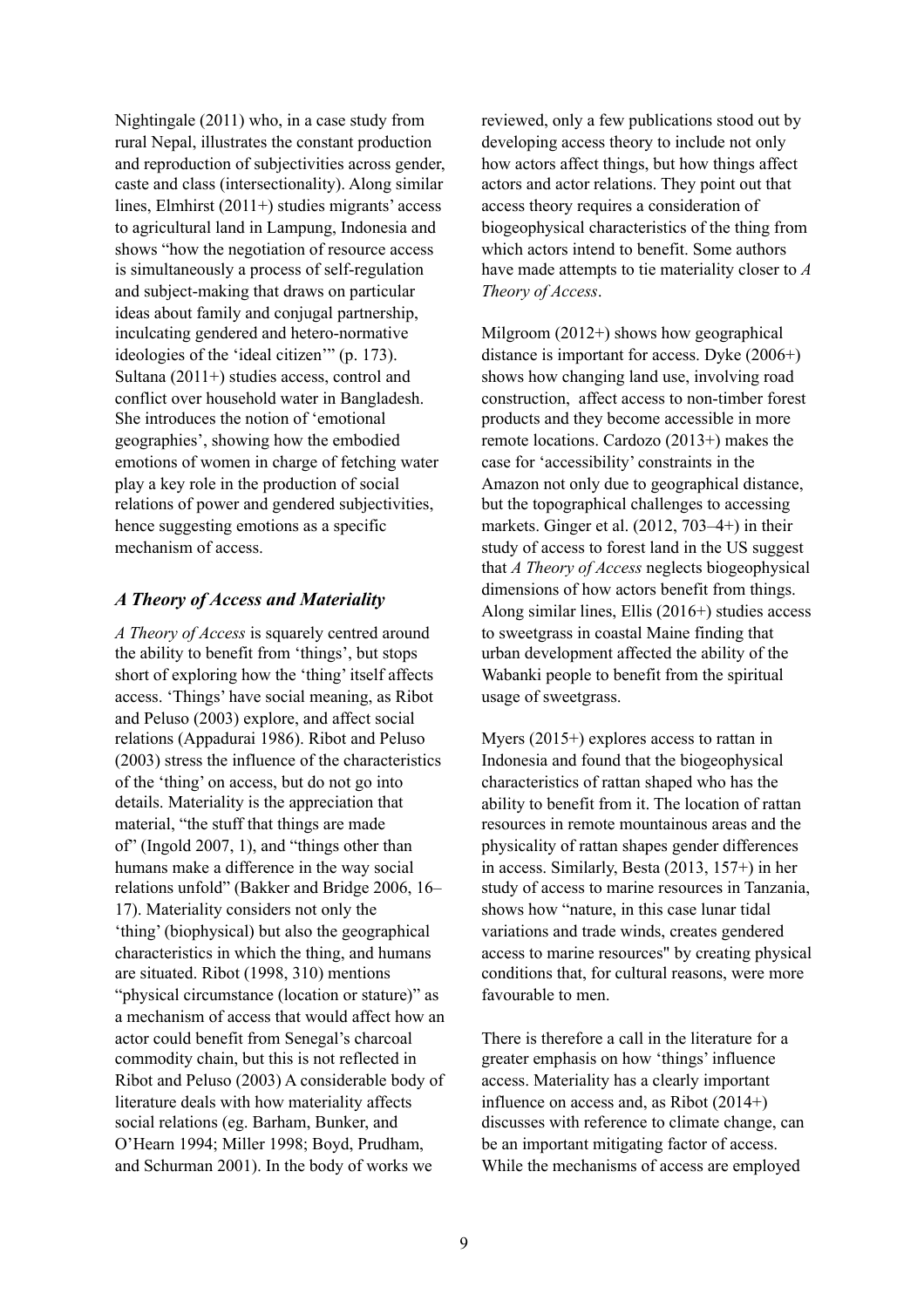by actors, materiality is a state of a 'thing' independent of whether or not humans interact [with it \(unless one agrees with e.g. Latour 2005](https://paperpile.com/c/mYXh9c/t8t1V/?prefix=unless%252520one%252520agrees%252520with%252520e.g.&suffix=that%252520things%252520themselves%252520are%252520also%252520agents%252520%252520in%252520the%252520sense%252520that%252520they%252520evoke%252520the%252520actions%252520of%252520actors)  [that things themselves are also agents in the](https://paperpile.com/c/mYXh9c/t8t1V/?prefix=unless%252520one%252520agrees%252520with%252520e.g.&suffix=that%252520things%252520themselves%252520are%252520also%252520agents%252520%252520in%252520the%252520sense%252520that%252520they%252520evoke%252520the%252520actions%252520of%252520actors)  [sense that they evoke the actions of actors\)](https://paperpile.com/c/mYXh9c/t8t1V/?prefix=unless%252520one%252520agrees%252520with%252520e.g.&suffix=that%252520things%252520themselves%252520are%252520also%252520agents%252520%252520in%252520the%252520sense%252520that%252520they%252520evoke%252520the%252520actions%252520of%252520actors). Either materiality has to be treated differently than mechanisms, framed in *A Theory of Access* as something done by humans; or the conceptualisation of mechanisms has to be broadened to a more post-humanist perspective in which 'things' have agency [\(see also Ribot](https://paperpile.com/c/mYXh9c/0nfc/?prefix=see%252520also)  [2018\)](https://paperpile.com/c/mYXh9c/0nfc/?prefix=see%252520also).

# *A Theory of Access, Property and Authority*

Perhaps the greatest contribution of *A Theory of Access* is its emphasis on, and expansion of, other means than property through which benefits may be obtained. While not neglecting or downsizing the importance of right-based access, Ribot and Peluso (2003) provide a detailed discussion of property and why property cannot stand alone, and how other mechanisms, in addition to property and in combination with property, shape actors' ability to benefit. Ribot and Peluso (2003) shifted focus from rights-based approaches to more nuanced views on how actors gain, maintain and control access. Ribot and Peluso (2003) define property, in line with MacPherson [\(1978\)](https://paperpile.com/c/mYXh9c/FpiMs/?noauthor=1) and Bromley [\(1989\)](https://paperpile.com/c/mYXh9c/Vsnf7/?noauthor=1), as an enforceable (or rather legitimised) claim to some use or benefit; property is only property if socially legitimate institutions sanction it.

In discussing the dialectics between access and property, Sikor and Lund [\(2009+\)](https://paperpile.com/c/mYXh9c/IfvDM/?suffix=%25252B&noauthor=1) feature prominently among the sources we reviewed: 18 of 40 papers we classified as 'high-intensity' cited the paper. The paper discusses what the authors call the 'grey zone' between property and access. They state that property and access overlap partly because property may or may not translate into an ability to benefit. On the other hand, access may or may not result from property [\(Sikor and Lund 2009, 6+\).](https://paperpile.com/c/mYXh9c/IfvDM/?locator=6&suffix=%25252B) This is in full accordance with Ribot and Peluso (2003). Moving on, they propose that, "competition over access can in many ways be seen as the

forerunner of property contestations where people try to secure their possession with recognition from a politico-legal institution...and that [l]egitimization by a politico-legal authority emerges as the distinguishing factor between access and property" [\(Sikor and Lund 2009, 6+\)](https://paperpile.com/c/mYXh9c/IfvDM/?locator=6&suffix=%25252B). Based on the discussion of the characteristics of access and property, Sikor and Lund [\(2009+\)](https://paperpile.com/c/mYXh9c/IfvDM/?suffix=%25252B&noauthor=1) takes the argument one step further by suggesting a close link (they call it a 'contract') between property and authority: "The process of recognition of claims as property simultaneously works to imbue the institution that provides such recognition with the recognition of its authority to do so" (Sikor and Lund 2009,  $1+$ ). So, according to Sikor and Lund, access (and in particular property) analysis is not only about how wealth is distributed, but equally about how politico-legal institutions ('polities') emerge, consolidate and possibly collapse based on property and access relations, hence linking access (property) to processes of state-building [\(see also Rasmussen and Lund 2018\)](https://paperpile.com/c/mYXh9c/KwMO/?prefix=see%252520also).

The dialectics between access and property discussed by Sikor and Lund [\(2009+\)](https://paperpile.com/c/mYXh9c/IfvDM/?suffix=%25252B&noauthor=1) have been taken up by a large number of scholars; some of whom also investigate the suggested link between access/property and authority empirically. We highlight two prominent examples in our 'high-intensity' sample: Milgroom (2012+) and Kronenburg García [\(2015+\)](https://paperpile.com/c/mYXh9c/HUtR0/?suffix=%25252B&noauthor=1). Milgroom [\(2012+, see also Milgroom](https://paperpile.com/c/mYXh9c/3dBaD/?suffix=%25252B%25252C%252520see%252520also%252520this%252520issue&noauthor=1)  [and Ribot, this issue\)](https://paperpile.com/c/mYXh9c/3dBaD/?suffix=%25252B%25252C%252520see%252520also%252520this%252520issue&noauthor=1) investigate the consequences of a resettlement programme in Mozambique that attempted to resettle people residing inside a national park to locations outside the park. She shows how the local village leader lost his authority in the resettled location because he no longer was in charge of land allocation and management. With reference to Sikor and Lund's contract between property and authority, Milgroom (2012+) suggests that the notion of a 'contract' should be expanded to a general relationship between access (control) and authority. The point is valid, and illustrates the thin line between access control (controlling the access of others) and granting property.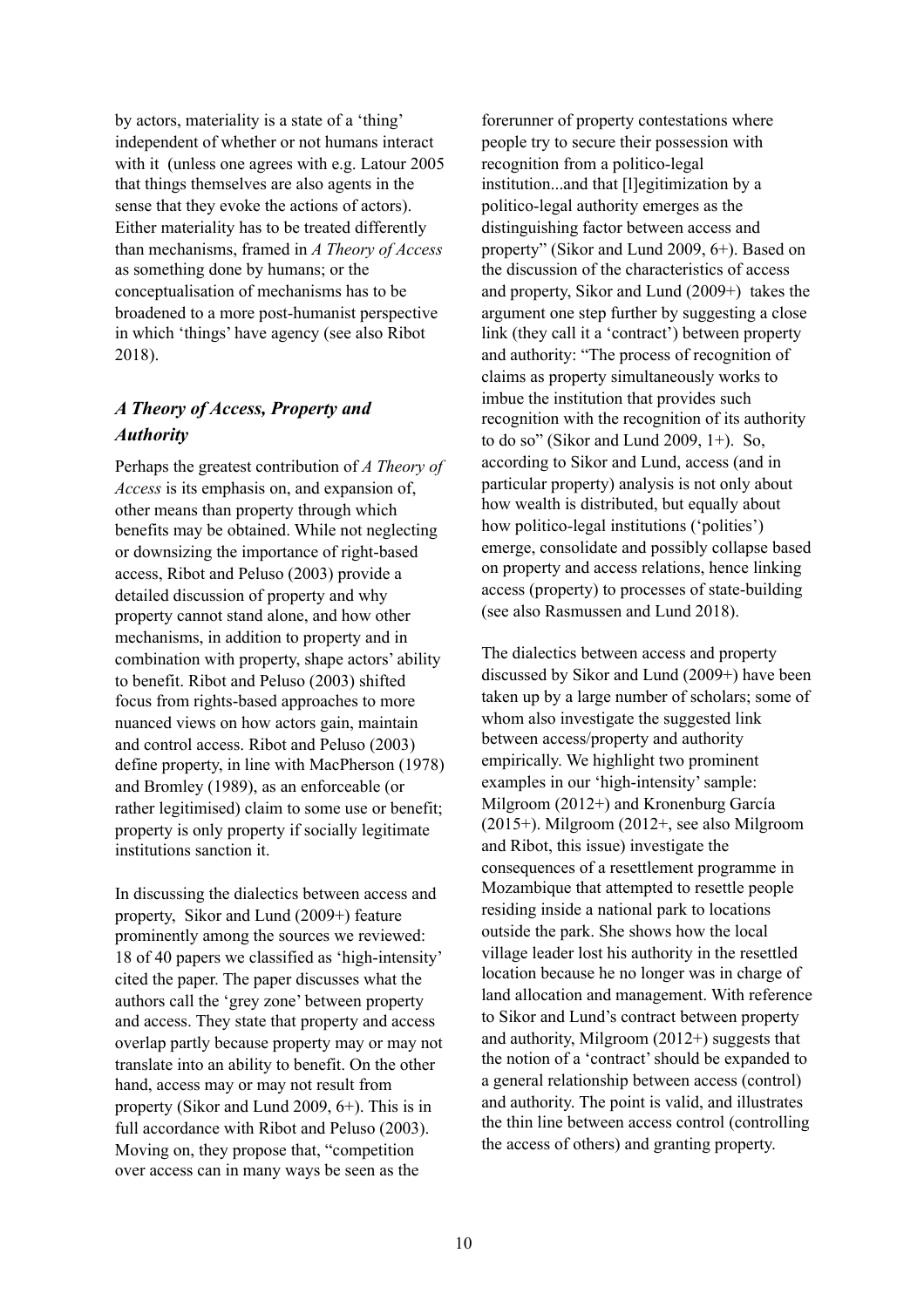In the other study that we want to highlight, Kronenburg García [\(2015+\)](https://paperpile.com/c/mYXh9c/HUtR0/?suffix=%25252B&noauthor=1) investigates a struggle over land and authority in Loita, Kenya. Kronenburg García shows how the authority of traditional leaders hinged on their continued control over access to land and use of the forest. So like in the case of Milgroom (2012+), this case also suggests a link between access control and authority, or if we go along with Sikor and Lund [\(2009+\)](https://paperpile.com/c/mYXh9c/IfvDM/?suffix=%25252B&noauthor=1) between property and authority. This case also illustrates how customary leaders compete over authority with the state, international NGOs;institutions that the local leaders, paradoxically, also depend on for recognition and support [\(see also Ribot](https://paperpile.com/c/mYXh9c/qtVn+RXZU+5ziY/?prefix=see%252520also,,)  [2007; Ribot 2013; Ribot, Chhatre, and Lankinad](https://paperpile.com/c/mYXh9c/qtVn+RXZU+5ziY/?prefix=see%252520also,,)  [2008\)](https://paperpile.com/c/mYXh9c/qtVn+RXZU+5ziY/?prefix=see%252520also,,).

In summary, property is an integral element of *A Theory of Access* and Ribot and Peluso (2003) situate property vis-a-vis and among other mechanisms by which actors are able to obtain benefits. The contribution of Sikor and Lund [\(2009+\)](https://paperpile.com/c/mYXh9c/IfvDM/?suffix=%25252B&noauthor=1) adds additional insights into what distinguishes property and access, and, in a way, brings 'property back in'. Their suggestion of a reciprocal relationship between property and authority has wide implications and brings *A Theory of Access* into dialogue with notions of state-building, the sources of political authority and how it comes about and vanish.

# *A Theory of Access and Power*

Power is a fundamental concept in social sciences [\(Giddens 1984\)](https://paperpile.com/c/mYXh9c/bTKNI). Probably for the very same reason, power is among the most fraught and contested concepts [\(Derek Hall, Hirsch, and](https://paperpile.com/c/mYXh9c/ilwSB/?suffix=%25252B)  [Li 2011+\).](https://paperpile.com/c/mYXh9c/ilwSB/?suffix=%25252B) With power and power relations being central elements of *A Theory of Access*, it comes as no surprise that the Ribot and Peluso's (2003) use of power has been contested.

Before turning to the critiques and suggestions for expansion of power in *A Theory of Access* it is useful to discuss how Ribot and Peluso [\(2003, 156\)](https://paperpile.com/c/mYXh9c/jxjiR/?locator=156&noauthor=1) consider power. Centrally, they assert that:

> Ability is akin to power, which we define in two senses– first, as the

capacity of some actors to affect the practices and ideas of others [\(Weber](https://paperpile.com/c/mYXh9c/SBumg+JIerj/?suffix=%25253A53,%25253A3)  [1978:53; Lukes 1986:3\)](https://paperpile.com/c/mYXh9c/SBumg+JIerj/?suffix=%25253A53,%25253A3) and second, we see powers emergent from, though not always attached to, people. Power is inherent in certain kinds of relationships and can emerge from or flow through the intended and unintended consequences or effects of social relationships. Disciplining institutions and practices can cause people to act in certain ways without any apparent coercion [\(Foucault 1978 a; Foucault](https://paperpile.com/c/mYXh9c/q96vS+7wAsY/?suffix=a,)  [1979\).](https://paperpile.com/c/mYXh9c/q96vS+7wAsY/?suffix=a,)

They further suggest that actors have more power in some relationships than in others, and at particular points of time (p. 158). Different people and institutions can draw on or hold different 'bundles of powers', which include various means, processes of, and relations for, gaining, maintaining and controlling access (pp. 159-160). By drawing on the works of Weber and Lukes, Ribot and Peluso (2003) adhere to an actor-oriented power perspective. That is, actors possess agency and they in various ways exercise or harness power in an attempt to achieve particular outcomes (benefits). In this undertaking, they may be met by opposition from other, more powerful actors and structural limitations set by institutions (Svarstad et al. 2018). At the same time, by making reference to the work of Foucault, *A Theory of Access* also features a more poststructuralist view on power. Central here is the role of discursive power whereby some actors produce discourses, understood as a socially shared perspective on a topic, and are able to get other actors to adopt and reproduce the discourse (Svarstad et al. 2018). This view on power is most clearly expressed in *A Theory of Access* in the discussion of 'access to knowledge" (pp. 168-169). Finally, *A Theory of Access* makes reference to, and is clearly inspired by Marxist political economy and Marxist power perspectives, that is, a focus on human agency being constrained by historically established (class) structures produced by a capitalist mode of production (Svarstad et al. 2018, Harvey 2003).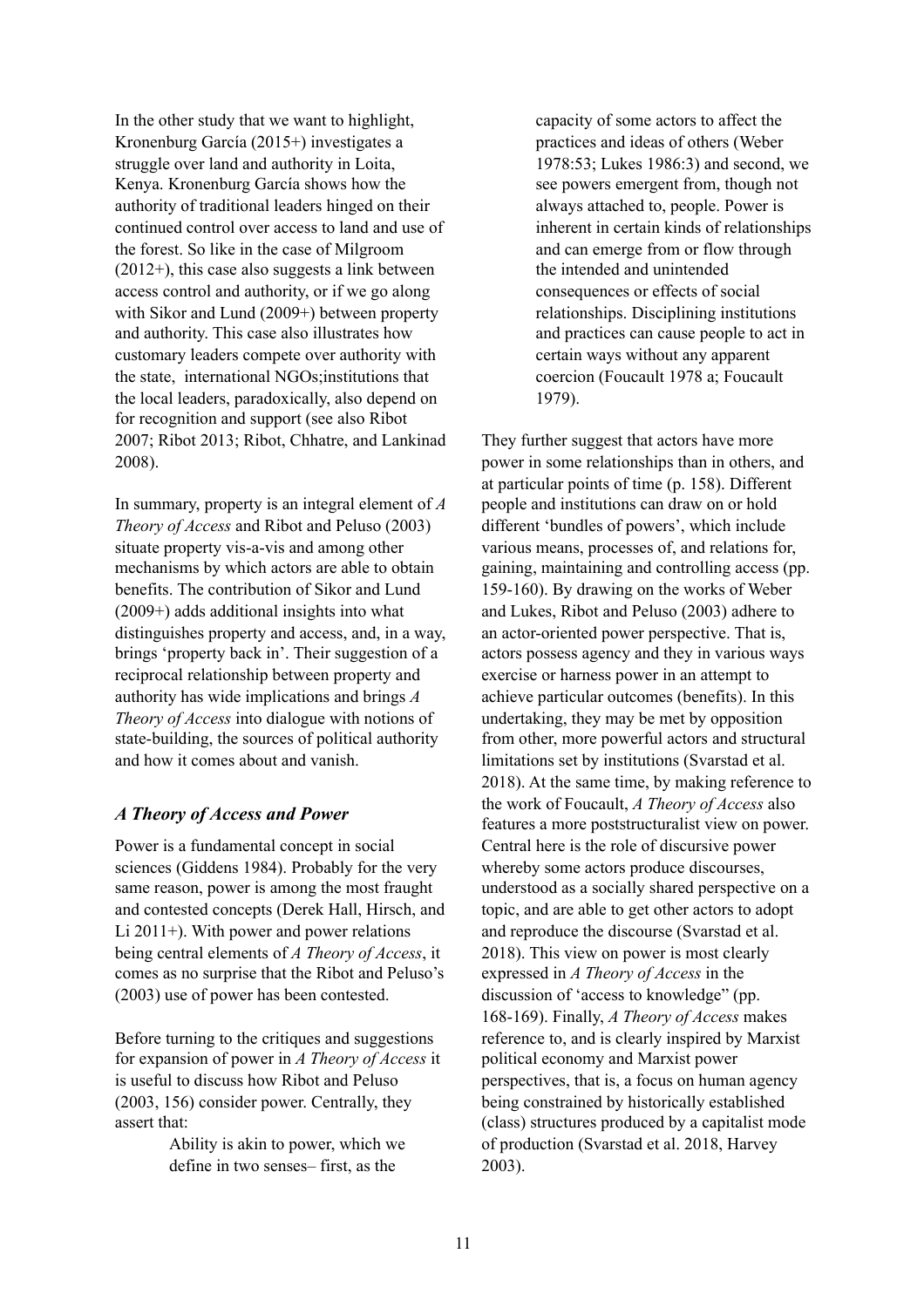Various authors have critiqued the treatment of power in *A Theory of Access* and suggested expansions. Westermann [\(2007+\)](https://paperpile.com/c/mYXh9c/yCSfo/?suffix=%25252B&noauthor=1) critiques Ribot and Peluso (2003) for not discussing "...specifically or in detail their definition of power nor do they position themselves in an in depth theoretical discussion of power" (p. 71). Further, Westermann [\(2007+\)](https://paperpile.com/c/mYXh9c/yCSfo/?suffix=%25252B&noauthor=1) suggests that the access framework and its 'bundles of power' (mechanisms) can be productively related to Bourdieu's concepts of praxeology, social fields and capitals [\(Bourdieu and](https://paperpile.com/c/mYXh9c/oyygP)  [Wacquant 1992\)](https://paperpile.com/c/mYXh9c/oyygP). Westermann [\(2007+\)](https://paperpile.com/c/mYXh9c/yCSfo/?suffix=%25252B&noauthor=1) proposes that *A Theory of Access* serves as a useful guide for empirical data collection, mainly referring to the typology of access mechanisms, while Bourdieu's praxeology serves as an analytical framework for understanding how data should be analysed and understood. He pursues this strategy in his empirical work on payments for watershed hydrological services in Tiquipaya Watershed, Bolivia.

Next, Koch [\(2008+\)](https://paperpile.com/c/mYXh9c/kzRXq/?suffix=%25252B&noauthor=1) critiques *A Theory of Access* for shortcomings and inconsistencies, primarily around the conceptualisation of access mechanisms, which she does not consider appropriately differentiate between 'structural' and 'relational', and for its treatment of power. She considers *A Theory of Access* – despite its intention of the opposite – as a structural approach to access that does not adequately theorise agency [\(Koch 2008, 6+\)](https://paperpile.com/c/mYXh9c/kzRXq/?locator=6&suffix=%25252B). She further critiques Ribot and Peluso (2003) for lacking clarity on the source of power by asking whether power is a product of negotiation or something possessed by the individual. She also suggests ambiguity in terms of the changing nature of power. However, as discussed above, in our reading Ribot and Peluso (2003) were not attempting to decorticate power, but to describe how it is mobilised, exercised and bundled in the processes of access.

Westermann [\(2007+\)](https://paperpile.com/c/mYXh9c/yCSfo/?suffix=%25252B&noauthor=1) identifies an ambiguity in the treatment of the 'bundles of powers' in *A Theory of Access* concerning analysis/mapping. Ribot and Peluso (2003, 161) say: "...access analysis involves 1) identifying and mapping the flow of the particular benefit of interest, 2)

identifying the mechanisms by which different actors involved gain, control, and maintain the benefit flow and its distribution; and 3) an analysis of the power relations underlying the mechanisms of access involved in instances where benefits are derived". The ambiguity relates to the third step, the analysis of power relations, which seems to suggest yet another set, or layer, of 'powers' below the mechanisms, that is in a sense the 'sources' of the access mechanisms. While the two first steps are elaborated and discussed in details by Ribot and Peluso (2003), the third step remains underexplored. This is crucial given the large number of empirical studies, as documented by this review, that have used *A Theory of Access*  as their analytical framework and that have conducted access mapping, however stopping short of the third proposed step. In our review, we only found a few works which explicitly attempted to include the third step [\(see Aguirre](https://paperpile.com/c/mYXh9c/RjLej+pgMnc/?prefix=see,&suffix=%25252B,%25252B)  [2013+; Weigelt 2014+\)](https://paperpile.com/c/mYXh9c/RjLej+pgMnc/?prefix=see,&suffix=%25252B,%25252B).

Moving now from explicit treatments and critiques of the notion of power in *A Theory of Access* towards works that in various ways have linked access and power, Kashwan [\(2015\)](https://paperpile.com/c/mYXh9c/QLETM/?noauthor=1) is concerned with historically entrenched power asymmetries among actors. He uses empirical data from cases of forest decentralisation (and re-centralisation) in India to suggest that in order to understand institutional choices in one arena, there is a need for examining and understanding power asymmetries and access control in other, interlinked institutional arenas. He found that forest dwellers and their associations at the local level were not in a position to articulate opposition to institutional developments that go against their interests, e.g. requirements of forest patrols that puts high labor demands on the forest dwellers, because their access in other arenas is controlled by powerful agents, notably village leaders and the State Forest Department, and their access would be at risk if they attempted to resist in the forest arena. This brings the 'webs of access' discussed by Ribot and Peluso (2003) to the fore. Next, Hein [\(2016+\)](https://paperpile.com/c/mYXh9c/6F4a1/?suffix=%25252B&noauthor=1) examines the dynamics of access and evolving access mechanisms as a result of the implementation of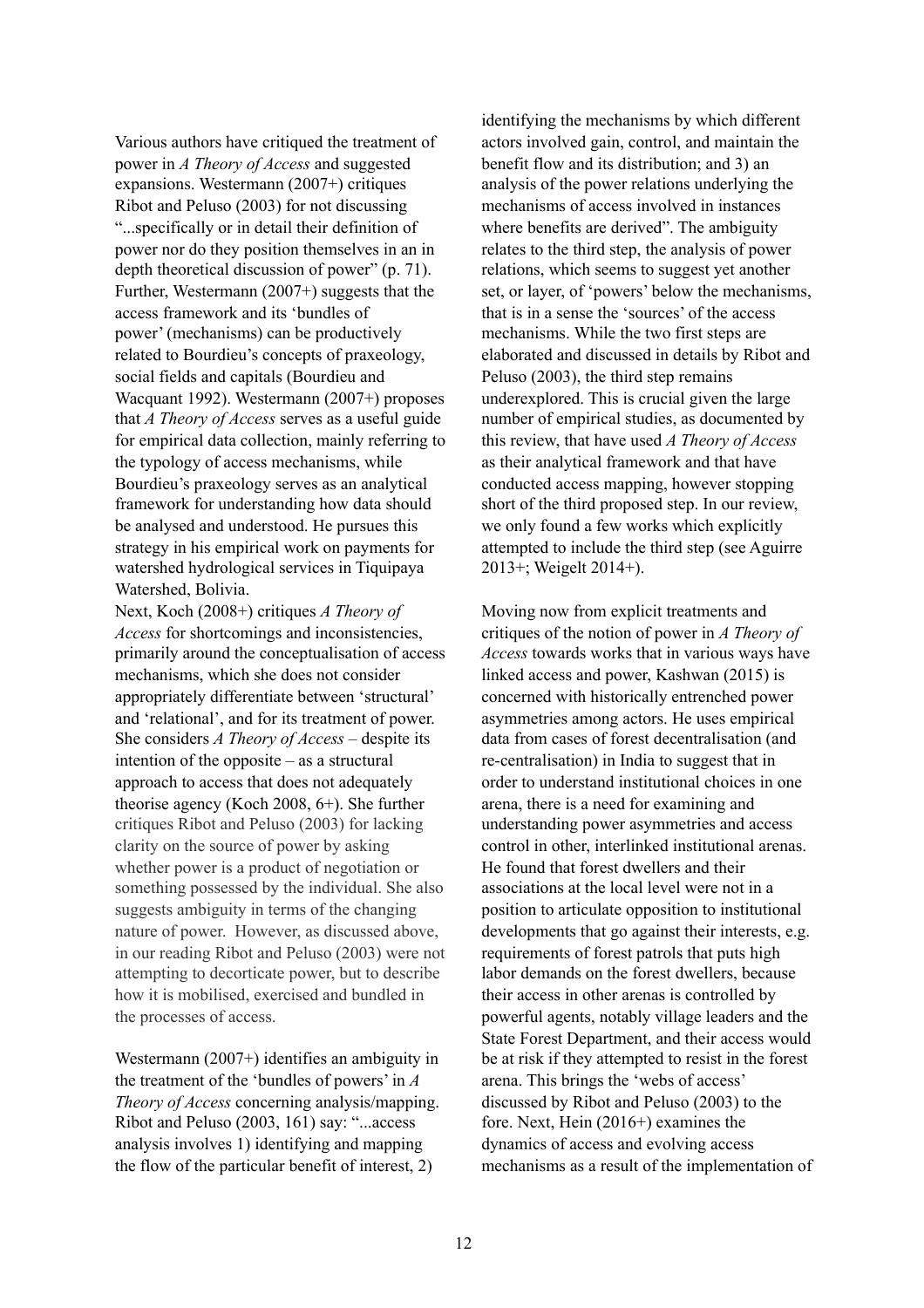REDD+ projects in Jambi, Indonesia. He suggests that access analysis will benefit from a consideration of powers and power differentials across multiple, connected scales. The REDD+ projects in Jambi reduced the ability of actors to access land for some, provided additional opportunities for others, and provided legitimacy for climate justice campaigns and organisations . Finally, Dorondel [\(2008+\)](https://paperpile.com/c/mYXh9c/CVAMG/?suffix=%25252B&noauthor=1) explores power, patronage and illegal forest access in Romania showing how the Rudaris made a living from working with wood from illegally felled trees without sanction through patronage relations with local elites who benefit from reduced prices of timber both legal and illegal.

In this section, we discussed the notion of power in *A Theory of Access* and have reviewed sources that made specific attempts to critique and/or enrich its concept of power. This is, of course, an incomplete account of the ways that authors have worked with notions of power in access literature, since power is at the very core of *A Theory of Access*. In this way, all sources that engage robustly with *A Theory of Access* address access and power in some way. We consider that Ribot and Peluso (2003) use a broad interpretation and understanding of power encompassing structural, actor-oriented and post-structuralist perspectives. It is exactly this broad conceptualisation of power that provides *A Theory of Access* flexibility to fit a range of applications in theory and in practice. What is perhaps missing from *A Theory of Access* is a more explicit positioning and discussion of these power perspectives, as also noted by the critics. Finally, we suggest that there may be scope for further elaboration of the third step of the access mapping, that is, the power relations underlying the mechanisms of access.

## **Conclusions**

Ribot and Peluso [\(2003\)](https://paperpile.com/c/mYXh9c/jxjiR/?noauthor=1) built their work on a strong tradition of accomplished scholarship. In our view, the key contribution of *A Theory of Access* is its conceptual shift away from a prime focus on rights (property) by pointing out the varied and multiple mechanisms by which

people gain, maintain and control access in addition to property. Access theory puts property in its place among other means of securing benefit. Second, *A Theory of Access* provides scholars and students with a useful framework for analysing and organising their empirical data in diverse fields ranging from abortion politics, affordable housing, water politics, resources of war, migration, citizenship, public services to natural resources. *A Theory of Access* therefore clearly features great flexibility and applicability. This is testified by the fact that 226 studies in our sample used *A Theory of Access* as an analytical framework for their analysis of empirical data. The influence of the paper is also evident in its ever-increasing number of citations.

The low proportion of literature items that engaged robustly with *A Theory of Access* was in many ways unsurprising for us, especially considering that one of our hypotheses was that most citations of *A Theory of Access* would exactly be for the definition of access. This is probably not unique for *A Theory of Access* but appears to be a common feature for popular and often cited works. As an example, in a retrospective done by Oliver and Marwell [\(2001\)](https://paperpile.com/c/mYXh9c/3uiil/?noauthor=1) on citations of their previous work on Critical Mass Theory, they suggested that although widely cited, the large majority of sources citing them failed to engage substantially with the theory.

In our assessment, *A Theory of Access* offers a broader conceptualisation of access than the entitlements framework, even in Leach et al.'s (1999) extended version, and is more flexible, because 'abilities' may encompass both endowments, entitlements and capabilities. We found few applications that convincingly integrated the two. The Sustainable Livelihoods Framework, although also a widely used approach, has also proven elusive to operationalisation together with *A Theory of Access*, although recent works by Scoones [\(2015+\)](https://paperpile.com/c/mYXh9c/TcOlX/?suffix=%25252B&noauthor=1) aim to pull access and control into that framework. Similarly, Ribot [\(2014+\)](https://paperpile.com/c/mYXh9c/r132R/?suffix=%25252B&noauthor=1) suggests that access analysis can help to answer *why* capitals or capacities may be lacking and *how*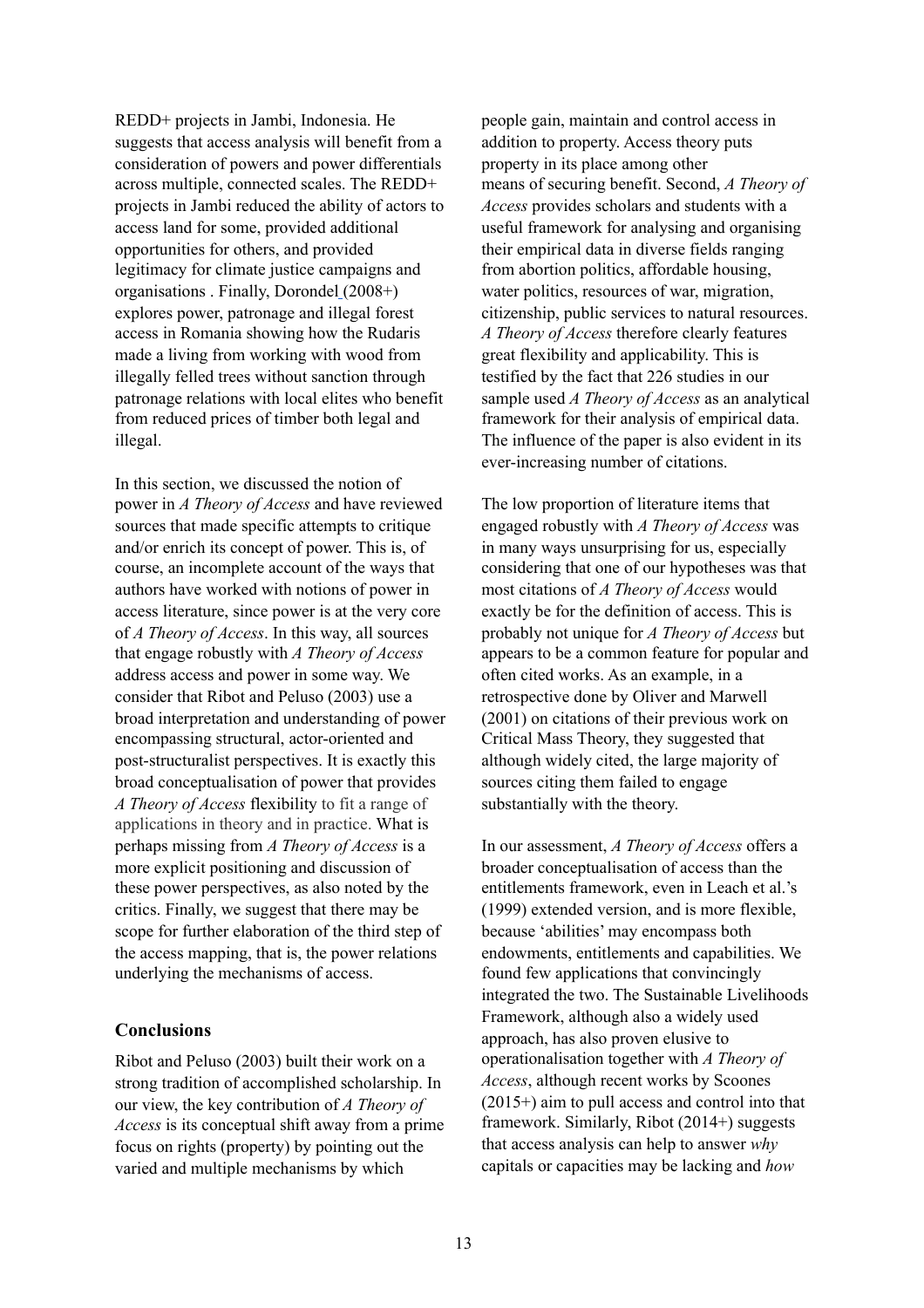some actors have come to be more vulnerable than others. Likewise, *A Theory of Access* appears to be a more flexible framework than the Powers of Exclusion with the latter more tailored to contestations over land. A contribution from Powers of Exclusion to *A Theory of Access* may be considered to be its more explicit notion of force as a mechanism of access. Gender relations are considered in *A Theory of Access*, yet a number of scholars have demonstrated how it can be applied explicitly in detailed studies of particularly women's access to resources. Moreover, recent political ecology scholarship has brought in feminist theory to help explain access, access mechanisms and power relations more robustly.

Scholars working on materiality have argued that there ought to more focus on the 'thing' and its biogeophysical characteristics, because it shapes social relations and consequently who benefits from 'things'. On access, property and authority, *A Theory of Access* has made an important contribution in emphasising a host of other mechanisms that influence access in addition to property. Sikor and Lund [\(2009\)](https://paperpile.com/c/mYXh9c/IfvDM/?noauthor=1) complements *A Theory of Access* by discussing what is unique in property compared to other mechanisms of access and by suggesting and theorising a reciprocal link (or contract) between property and authority whereby politico-legal institutions gain recognition and authority by recognizing various actors' claims as property. Finally, we reviewed various contributions and critiques of the notions of power in *A Theory of Access*, but failed to find literature that convincingly suggested amendments or additions to its already pluralistic conceptualisation of power.. In sum, we found few substantial critiques and suggested enhancements to *A Theory of Access,* but most significantly that it has influenced social theory through the broad body of

literature that has used, and continue to use it as a basis for analysis.

Mouzelis [\(1995; see also Lund 2010\)](https://paperpile.com/c/mYXh9c/f3Oeg+YSjBb/?noauthor=1,0&prefix=,see%252520also) breaks theory into 'explanatory' and 'heuristic' frameworks. *A Theory of Access* clearly belongs to the latter, because it does not attempt a "systematic theory of the nature of man and society" as do explanatory frameworks such as works by Bourdieu and Foucault [\(Wright Mills](https://paperpile.com/c/mYXh9c/EK66c+YSjBb/?locator=23,26&prefix=,in)  [2000, 23; in Lund 2010, 26\)](https://paperpile.com/c/mYXh9c/EK66c+YSjBb/?locator=23,26&prefix=,in). Rather, *A Theory of Access* is heuristic: it provides a set of conceptual tools, notably its definition of access, the constructs of gaining, maintaining and controlling access, and the mechanisms of access that scholars can use to guide and structure empirical analysis. In this regard, it shares an epistemological compatibility with other frameworks discussed in this paper, notably the entitlements framework, the Sustainable Livelihoods Framework and the Powers of Exclusion. The heuristic nature of *A Theory of Access* is testified by the large number of studies that have used it to guide their analysis of empirical data through access mapping. On the other hand, it should also be possible to integrate heuristics (such as *A Theory of Access*) with more explanatory theory, but we found only few attempts to do so in the review. So here may be opportunities for future work.

Our contribution to scholarship in this paper is to analyse the works that have cited *A Theory of Access* and demonstrate the ways that scholars have engaged with it. We have shown the range of scholarship that engages with Ribot and Peluso (2003) and the importance that it has had in reframing the way that actors are positioned to benefit from 'things', suggesting some gaps that could be used for future scholarship. We look forward to further developments of *A Theory of Access;* some important ones, we believe, are found within this special issue.

#### **Acknowledgements**

This paper was the initiative of the authors and not explicitly funded by any source. Myers developed this paper while working on the ProdJus (Supranational Forest Governance in an Era of Globalising Wood Production and Justice Politics) research project funded by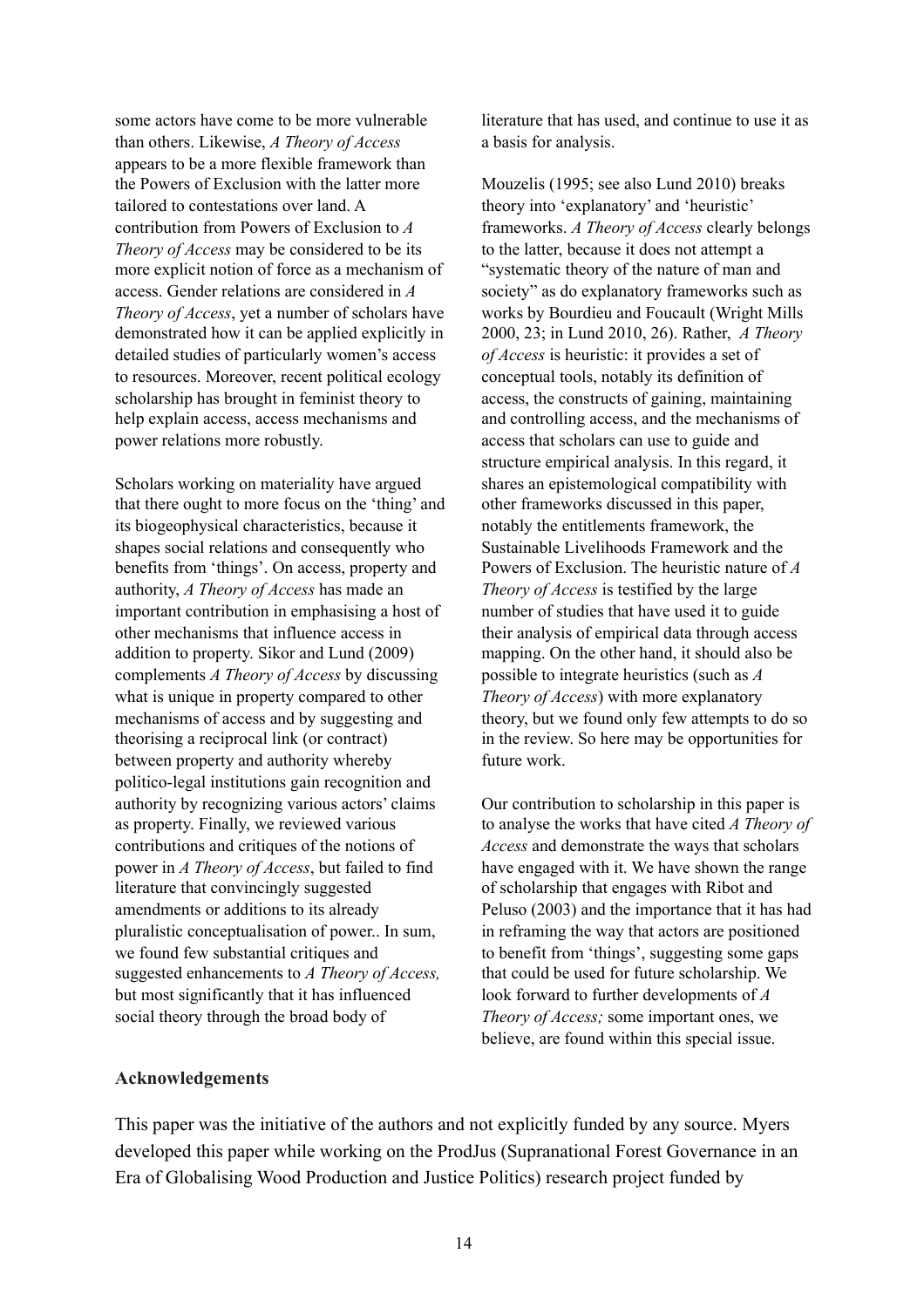Riksbankens Jubileumsfond in collaboration with the Wellcome Trust and Volkswagen Stiftung through the Europe and Global Challenges initiative. Hansen while working on the AX (Access and Exclusion along the Charcoal Commodity Chain in Ghana) research project funded by the Danish Development Research Fund under the Danish Ministry of Foreign Affairs (project 14-03 KU). We appreciate the reflections on an early draft of the paper by Christian Lund and Jens Friis Lund, early coding that Anders M. Hallund conducted, some help from Nitya Rao with our reflections on gendered access analysis and feminist approaches, and the superb (and challenging) comments from three anonymous reviewers.

### **References**

- [Aguirre, C.N. 2013. Work Streaming/mainstreaming Gendered Land Use and Land Cover Change](http://paperpile.com/b/mYXh9c/RjLej)  [\(GLUCC\): Afro-Descendant Communities in the Pacific Region of Colombia. PhD, University](http://paperpile.com/b/mYXh9c/RjLej)  [of Texas at Austin.](http://paperpile.com/b/mYXh9c/RjLej)
- [Appadurai, A. 1986. Introduction: Commodities and the Politics of Value. In](http://paperpile.com/b/mYXh9c/9O66j) *[The Social Life of](http://paperpile.com/b/mYXh9c/9O66j)  [Things](http://paperpile.com/b/mYXh9c/9O66j)*[. Cambridge: Cambridge University Press.](http://paperpile.com/b/mYXh9c/9O66j)
- [Asaba, R.B. 2013. Gender, Power and Local Water Governance in Rural Uganda. PhD, National](http://paperpile.com/b/mYXh9c/8h6q3)  [University of Ireland Maynooth.](http://paperpile.com/b/mYXh9c/8h6q3)
- Bakker, K., and G. Bridge. 2006. Material Worlds? Resource Geographies and the Matter of Nature. *[Progress in Human Geography](http://paperpile.com/b/mYXh9c/71OkQ)* [30, no. 1: 5–27.](http://paperpile.com/b/mYXh9c/71OkQ)
- [Barham, B., S.G. Bunker, and D. O'Hearn. 1994. Raw Materials Industries in Resource Rich](http://paperpile.com/b/mYXh9c/OR82e)  [Regions.](http://paperpile.com/b/mYXh9c/OR82e) *[States, Firms and Raw Materials: The World Economy and the Ecology of Aluminium](http://paperpile.com/b/mYXh9c/OR82e)*[:](http://paperpile.com/b/mYXh9c/OR82e)  [3–39.](http://paperpile.com/b/mYXh9c/OR82e)
- [Beban, A., and T. Gorman. 2015. Gaining and Maintaining Control: Vietnamese Migrants,](http://paperpile.com/b/mYXh9c/8V91Y)  [Cambodian Elites and Strategies of Land Control along the Cambodian Borderlands. In](http://paperpile.com/b/mYXh9c/8V91Y) *[Land](http://paperpile.com/b/mYXh9c/8V91Y)  Grabbing, Conflict and Agrarian*‐*[environmental Transformations: Perspectives from East and](http://paperpile.com/b/mYXh9c/8V91Y)  [Southeast Asia](http://paperpile.com/b/mYXh9c/8V91Y)*[. Chiang Mai: Chiang Mai University.](http://paperpile.com/b/mYXh9c/8V91Y)
- [von Benda-Beckmann, K. 1981. Forum Shopping and Shopping Forums: Dispute Processing in a](http://paperpile.com/b/mYXh9c/MLoOG)  [Minangkabau Village in West Sumatra.](http://paperpile.com/b/mYXh9c/MLoOG) *[The Journal of Legal Pluralism and Unofficial Law](http://paperpile.com/b/mYXh9c/MLoOG)* [13,](http://paperpile.com/b/mYXh9c/MLoOG)  [no. 19 \(January 1\): 117–159.](http://paperpile.com/b/mYXh9c/MLoOG)
- [Berg, T.R. 2008.](http://paperpile.com/b/mYXh9c/vyo89) *[Irrigation Management in Nepal's Dhaulagiri Zone: Institutional Responses to](http://paperpile.com/b/mYXh9c/vyo89)  [Social, Political and Economic Change](http://paperpile.com/b/mYXh9c/vyo89)*[. SPIRIT PhD Series.](http://paperpile.com/b/mYXh9c/vyo89)
- [Berkes, F. 1989.](http://paperpile.com/b/mYXh9c/JMnUw) *[Common Property Resources, Ecology and Community Based Sustainable](http://paperpile.com/b/mYXh9c/JMnUw)  [Development](http://paperpile.com/b/mYXh9c/JMnUw)*[. London: Belhaven Press.](http://paperpile.com/b/mYXh9c/JMnUw)
- [Berry, S. 1989. Social Institutions and Access to Resources.](http://paperpile.com/b/mYXh9c/OrRq0) *[Africa , Quaderni](http://paperpile.com/b/mYXh9c/OrRq0)* [59, no. 1 \(January\):](http://paperpile.com/b/mYXh9c/OrRq0)   $41 - 55$
- [———. 1994. Resource Access and Management as Historical Processes-Conceptual and](http://paperpile.com/b/mYXh9c/B1xa3)  [Methodological Issues.](http://paperpile.com/b/mYXh9c/B1xa3) *[Occasional Paper](http://paperpile.com/b/mYXh9c/B1xa3)* [13: 24–45.](http://paperpile.com/b/mYXh9c/B1xa3)
- [Besta, N.A. 2013. Seaweed Farming and Intra-Household Gender Relations on Songo Songo Island,](http://paperpile.com/b/mYXh9c/UqpRg)  [Tanzania. PhD, University of East Anglia.](http://paperpile.com/b/mYXh9c/UqpRg)
- Boche, M. 2014. Contrôle Du Foncier, Agricultures D'entreprise et Restructurations Agraires: Une Perspective Critique Des Investissements Fonciers à Grande échelle: Le Cas de La Partie Centrale Du Mozambique. Universite Paris-Sud.
- [Bourdieu, P., and L.J.D. Wacquant. 1992.](http://paperpile.com/b/mYXh9c/oyygP) *[An Invitation to Reflexive Sociology](http://paperpile.com/b/mYXh9c/oyygP)*[. Chicago: University](http://paperpile.com/b/mYXh9c/oyygP)  [of Chicago Press.](http://paperpile.com/b/mYXh9c/oyygP)
- [Boyd, W., W.S. Prudham, and R.A. Schurman. 2001. Industrial Dynamics and the Problem of Nature.](http://paperpile.com/b/mYXh9c/BKq5z)  *[Society & Natural Resources](http://paperpile.com/b/mYXh9c/BKq5z)* [14, no. 7 \(August 31\): 555–570.](http://paperpile.com/b/mYXh9c/BKq5z)
- [Bromley, D.W. 1989.](http://paperpile.com/b/mYXh9c/Vsnf7) *[Economic Interests and Institutions: The Conceptual Foundations of Public](http://paperpile.com/b/mYXh9c/Vsnf7)  [Policy](http://paperpile.com/b/mYXh9c/Vsnf7)*[. Oxford: Basil Blackwell.](http://paperpile.com/b/mYXh9c/Vsnf7)
- [Calderon Contreras, R. 2011. Access to Land-Based Resources under the Influence of Land Reform:](http://paperpile.com/b/mYXh9c/BTZ37)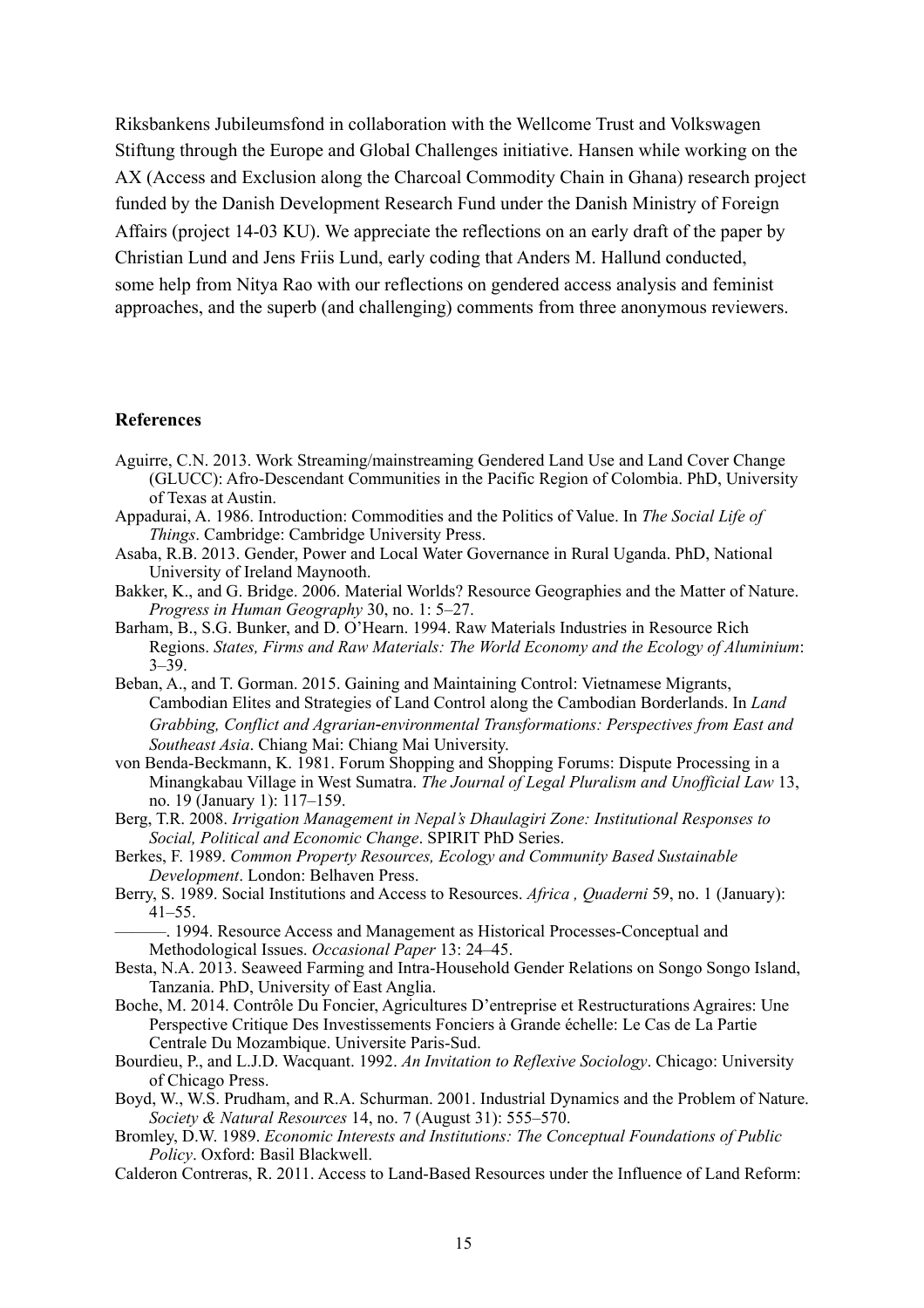[A Case Study from an Agrarian Community in Mexico. PhD, University of East Anglia.](http://paperpile.com/b/mYXh9c/BTZ37) 

- [Cardozo, M.L. 2013. Smallholder Livelihoods and Market Accessibility in the Peruvian Amazon.](http://paperpile.com/b/mYXh9c/Bg8TP)  [PhD, The University of Texas at Austin.](http://paperpile.com/b/mYXh9c/Bg8TP)
- [Carney, J., and M. Watts. 1990. Manufacturing Dissent: Work, Gender and the Politics of Meaning in](http://paperpile.com/b/mYXh9c/1o5g9)  [a Peasant Society.](http://paperpile.com/b/mYXh9c/1o5g9) *[Africa , Quaderni](http://paperpile.com/b/mYXh9c/1o5g9)* [60, no. 2 \(April\): 207–241.](http://paperpile.com/b/mYXh9c/1o5g9)
- [Chambers, R. 1987. Sustainable Livelihoods, Environment and Development: Putting Poor Rural](http://paperpile.com/b/mYXh9c/11tpx)  [People First.](http://paperpile.com/b/mYXh9c/11tpx) *[Institute for Development Studies Discussion Paper](http://paperpile.com/b/mYXh9c/11tpx)* [240.](http://paperpile.com/b/mYXh9c/11tpx)
- [Chambers, R., and G. Conway. 1992.](http://paperpile.com/b/mYXh9c/64nUH) *[Sustainable Rural Livelihoods: Practical Concepts for the 21st](http://paperpile.com/b/mYXh9c/64nUH)  [Century](http://paperpile.com/b/mYXh9c/64nUH)*[. Institute of Development Studies \(UK\).](http://paperpile.com/b/mYXh9c/64nUH)
- [Cleaver, F. 2002. Reinventing Institutions: Bricolage and the Social Embeddedness of Natural](http://paperpile.com/b/mYXh9c/C73wb)  [Resource Management.](http://paperpile.com/b/mYXh9c/C73wb) *[The European Journal of Development Research](http://paperpile.com/b/mYXh9c/C73wb)* [14, no. 2: 11–30.](http://paperpile.com/b/mYXh9c/C73wb)
- [Corbera, E. 2012. Powers of Exclusion. Land Dilemmas in Southeast Asia.](http://paperpile.com/b/mYXh9c/0vT3g) *[The Journal of Peasant](http://paperpile.com/b/mYXh9c/0vT3g)  [Studies](http://paperpile.com/b/mYXh9c/0vT3g)* [39, no. 1: 221–224.](http://paperpile.com/b/mYXh9c/0vT3g)
- [De Haan, L., and A. Zoomers. 2005. Exploring the Frontier of Livelihoods Research.](http://paperpile.com/b/mYXh9c/m5Unq) *[Development](http://paperpile.com/b/mYXh9c/m5Unq)  [and Change](http://paperpile.com/b/mYXh9c/m5Unq)* [36, no. 1 \(January 1\): 27–47.](http://paperpile.com/b/mYXh9c/m5Unq)
- [Dorondel, S. 2008. They Should Be Killed': Forest Restitution, Ethnic Groups and Patronage in Post-](http://paperpile.com/b/mYXh9c/CVAMG)[Socialist Romania. In](http://paperpile.com/b/mYXh9c/CVAMG) *[The Rights and Wrongs of Land Restitution: "Restoring What Was Ours,"](http://paperpile.com/b/mYXh9c/CVAMG)* [ed. D. Fay and D. James. London: Routledge.](http://paperpile.com/b/mYXh9c/CVAMG)
- [Dréze, J., and A. Sen. 1989.](http://paperpile.com/b/mYXh9c/koOoP) *[Hunger and Public Action](http://paperpile.com/b/mYXh9c/koOoP)*[. Oxford: Oxford University Press.](http://paperpile.com/b/mYXh9c/koOoP)
- [Dyke, A.J. 2006. The Practice, Politics and Ecology of Non Timber Forest Products in Scotland. PhD,](http://paperpile.com/b/mYXh9c/b3GK9)  [University of Glasgow.](http://paperpile.com/b/mYXh9c/b3GK9)
- [Ellis, A.M. 2016. Wabanki Access to Sweetgrass \(Hierochloe Odorata\) within Coastal Maine's](http://paperpile.com/b/mYXh9c/DVkHf)  [Diminishing Open Land Tradition. PhD, University of Maine.](http://paperpile.com/b/mYXh9c/DVkHf)
- [Elmhirst, R. 2011. Migrant Pathways to Resource Access in Lampung's Political Forest: Gender,](http://paperpile.com/b/mYXh9c/4I7yU)  [Citizenship and Creative Conjugality.](http://paperpile.com/b/mYXh9c/4I7yU) *[Geoforum; Journal of Physical, Human, and Regional](http://paperpile.com/b/mYXh9c/4I7yU)  [Geosciences](http://paperpile.com/b/mYXh9c/4I7yU)* [42, no. 2 \(March 1\): 173–183.](http://paperpile.com/b/mYXh9c/4I7yU)
- [Fairbairn, M. 2013. Indirect Dispossession: Domestic Power Imbalances and Foreign Access to Land](http://paperpile.com/b/mYXh9c/VTKOg)  [in Mozambique.](http://paperpile.com/b/mYXh9c/VTKOg) *[Development and Change](http://paperpile.com/b/mYXh9c/VTKOg)* [44, no. 2: 335–356.](http://paperpile.com/b/mYXh9c/VTKOg)
- [Faye, P., and J. Ribot. 2017. Causes for Adaptation: Access to Forests, Markets and Representation in](http://paperpile.com/b/mYXh9c/384ap)  [Eastern Senegal.](http://paperpile.com/b/mYXh9c/384ap) *[Sustainability: Science Practice and Policy](http://paperpile.com/b/mYXh9c/384ap)* [9, no. 2 \(February 20\): 311.](http://paperpile.com/b/mYXh9c/384ap)
- [Forsyth, T., and C. Johnson. 2014. Elinor Ostrom's Legacy: Governing the Commons and the](http://paperpile.com/b/mYXh9c/fNZPz)  [Rational Choice Controversy.](http://paperpile.com/b/mYXh9c/fNZPz) *[Development and Change](http://paperpile.com/b/mYXh9c/fNZPz)* [45, no. 5: 1093–1110.](http://paperpile.com/b/mYXh9c/fNZPz)
- [Foucault, M. 1978. Governmentality. In](http://paperpile.com/b/mYXh9c/q96vS) *[The Foucault Effect](http://paperpile.com/b/mYXh9c/q96vS)*[, ed. G. Burchell, C. Gordon, and P.](http://paperpile.com/b/mYXh9c/q96vS)  [Miller, 87–104. Chicago: The University of Chicago Press.](http://paperpile.com/b/mYXh9c/q96vS) 
	- [———. 1979.](http://paperpile.com/b/mYXh9c/7wAsY) *[On Governmentality](http://paperpile.com/b/mYXh9c/7wAsY)*[. London: Ideology Consciousness.](http://paperpile.com/b/mYXh9c/7wAsY)
- [Giddens, A. 1984. The Construction of Society.](http://paperpile.com/b/mYXh9c/bTKNI) *[Cambridge: Polity](http://paperpile.com/b/mYXh9c/bTKNI)*[.](http://paperpile.com/b/mYXh9c/bTKNI)
- [Ginger, C., M.R. Emery, M.J. Baumflek, and D.E. Putnam. 2012. Access to Natural Resources on](http://paperpile.com/b/mYXh9c/E02Nn)  [Private Property: Factors beyond Right of Entry.](http://paperpile.com/b/mYXh9c/E02Nn) *[Society & Natural Resources](http://paperpile.com/b/mYXh9c/E02Nn)* [25: 00–715.](http://paperpile.com/b/mYXh9c/E02Nn)
- [Goldman, M.J., A. Davis, and J. Little. 2016. Controlling Land They Call Their Own: Access and](http://paperpile.com/b/mYXh9c/5ICsF)  [Women's Empowerment in Northern Tanzania.](http://paperpile.com/b/mYXh9c/5ICsF) *[The Journal of Peasant Studies](http://paperpile.com/b/mYXh9c/5ICsF)* [43, no. 4: 777–](http://paperpile.com/b/mYXh9c/5ICsF) [797.](http://paperpile.com/b/mYXh9c/5ICsF)
- [Hall, D. 2015. Land's Essentiality and Land Governance. In](http://paperpile.com/b/mYXh9c/FT4Z) *[Governing Access to Essential](http://paperpile.com/b/mYXh9c/FT4Z)  [Resources](http://paperpile.com/b/mYXh9c/FT4Z)*[, ed. K. Pistor and O. De Schutter. New York: Columbia University Press.](http://paperpile.com/b/mYXh9c/FT4Z)
- [Hall, D., P. Hirsch, and T. Li. 2011.](http://paperpile.com/b/mYXh9c/ilwSB) *[Powers of Exclusion](http://paperpile.com/b/mYXh9c/ilwSB)*[. Singapore: NUS Press.](http://paperpile.com/b/mYXh9c/ilwSB)
- [Harvey, D. 2003.](http://paperpile.com/b/mYXh9c/O3R7) *[The New Imperialism](http://paperpile.com/b/mYXh9c/O3R7)*[. Oxford: Oxford University Press.](http://paperpile.com/b/mYXh9c/O3R7)
- [Hein, J.I. 2016. Rescaling Conflictive Access and Property Relations in the Context of REDD+ in](http://paperpile.com/b/mYXh9c/6F4a1)  [Jambi, Indonesia. PhD, Georg-August-Universität Göttingen.](http://paperpile.com/b/mYXh9c/6F4a1)
- [Hicks, C.C. 2013. Ecosystem Service Values and Societal Settings for Coral Reef Governance. PhD,](http://paperpile.com/b/mYXh9c/8qiP8)  [James Cook University.](http://paperpile.com/b/mYXh9c/8qiP8)
- [Hicks, C.C., and J.E. Cinner. 2014. Social, Institutional, and Knowledge Mechanisms Mediate](http://paperpile.com/b/mYXh9c/mfCn1)  [Diverse Ecosystem Service Benefits from Coral Reefs.](http://paperpile.com/b/mYXh9c/mfCn1) *[PNAS](http://paperpile.com/b/mYXh9c/mfCn1)* [111, no. 50: 17791–17796.](http://paperpile.com/b/mYXh9c/mfCn1)
- [Ingold, T. 2007. Materials against Materiality.](http://paperpile.com/b/mYXh9c/igN0t) *[Archaeological Dialogues](http://paperpile.com/b/mYXh9c/igN0t)* [14, no. 1 \(June\): 1–16.](http://paperpile.com/b/mYXh9c/igN0t)
- [Kashwan, P. 2015. Integrating Power in Institutional Analysis: A Micro-Foundation Perspective.](http://paperpile.com/b/mYXh9c/QLETM)  *[Journal of Theoretical Politics](http://paperpile.com/b/mYXh9c/QLETM)*[: 1–22.](http://paperpile.com/b/mYXh9c/QLETM)
- [Khalid, A., I. Nyborg, and B.N. Khattak. 2015. Whose Property Whose Authority? Gendering the](http://paperpile.com/b/mYXh9c/uSlC8)  [Legal and Customary Practices in Ownership and Access to Land: A Case of Swat, Pakistan.](http://paperpile.com/b/mYXh9c/uSlC8)  *[Journal of Rural Studies](http://paperpile.com/b/mYXh9c/uSlC8)* [41: 47–58.](http://paperpile.com/b/mYXh9c/uSlC8)
- [King, B. 2011. Spatialising Livelihoods: Resource Access and Livelihood Spaces in South Africa.](http://paperpile.com/b/mYXh9c/uu4tk)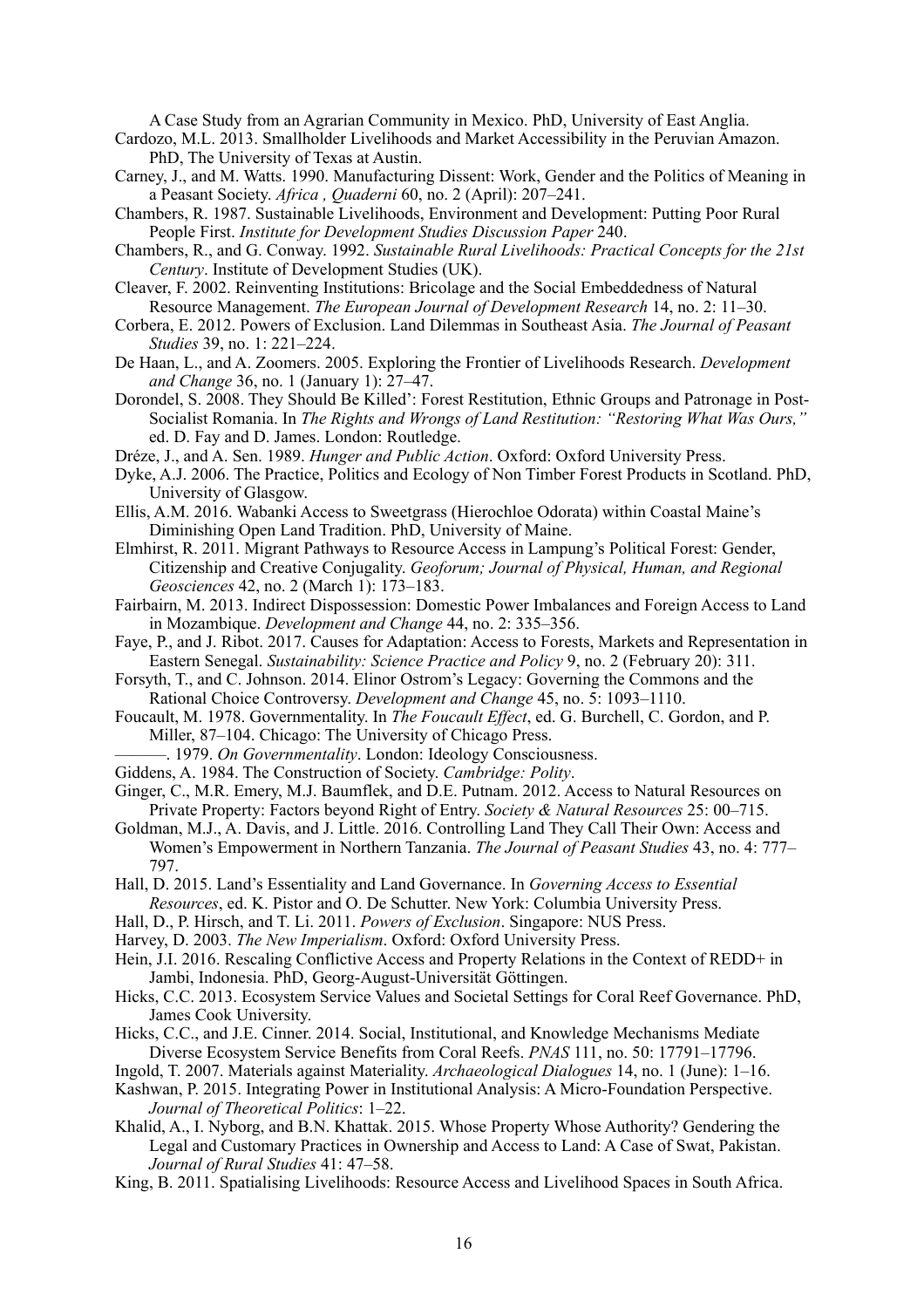*[Transactions of the Institute of British Geographers](http://paperpile.com/b/mYXh9c/uu4tk)* [36: 297–313.](http://paperpile.com/b/mYXh9c/uu4tk) 

- [Koch, J. 2008. Perspectives on Access to and Management of Natural Resources.](http://paperpile.com/b/mYXh9c/kzRXq) *[DIIS Working](http://paperpile.com/b/mYXh9c/kzRXq)  [Paper](http://paperpile.com/b/mYXh9c/kzRXq)* [8.](http://paperpile.com/b/mYXh9c/kzRXq)
- [Kronenburg García, A. 2015.](http://paperpile.com/b/mYXh9c/HUtR0) *[Contesting Control: Land and Forest in the Struggle for Loita Maasai](http://paperpile.com/b/mYXh9c/HUtR0)  [Self-Government in Kenya](http://paperpile.com/b/mYXh9c/HUtR0)*[. Vol. 58. African Studies Collection. Leiden: African Studies Centre.](http://paperpile.com/b/mYXh9c/HUtR0)
- [Langridge, R., J. Christian-Smith, and K.A. Lohse. 2006. Access and Resilience: Analyzing the](http://paperpile.com/b/mYXh9c/mEogk)  [Construction of Social Resilience to the Threat of Water Scarcity.](http://paperpile.com/b/mYXh9c/mEogk) *[Ecology](http://paperpile.com/b/mYXh9c/mEogk)* [11, no. 2.](http://paperpile.com/b/mYXh9c/mEogk)
- [Latour, B. 2005.](http://paperpile.com/b/mYXh9c/t8t1V) *[Reassembling the Social: An Introduction to Actor-Network-Theory](http://paperpile.com/b/mYXh9c/t8t1V)*[. Oxford: Oxford](http://paperpile.com/b/mYXh9c/t8t1V)  [University Press.](http://paperpile.com/b/mYXh9c/t8t1V)
- [Lawry, S., C. Samii, R. Hall, A. Leopold, D. Hornby, and F. Mtero. 2017. The Impact of Land](http://paperpile.com/b/mYXh9c/5d5Df)  [Property Rights Interventions on Investment and Agricultural Productivity in Developing](http://paperpile.com/b/mYXh9c/5d5Df)  [Countries: A Systematic Review.](http://paperpile.com/b/mYXh9c/5d5Df) *[Journal of Development Effectiveness](http://paperpile.com/b/mYXh9c/5d5Df)* [9, no. 1 \(January 2\): 61–](http://paperpile.com/b/mYXh9c/5d5Df) [81.](http://paperpile.com/b/mYXh9c/5d5Df)
- [Leach, M., R. Mearns, and I. Scoones. 1999. Environmental Entitlements: Dynamics and Institutions](http://paperpile.com/b/mYXh9c/qqcN5)  [in Community-Based Natural Resource Management.](http://paperpile.com/b/mYXh9c/qqcN5) *[World Development](http://paperpile.com/b/mYXh9c/qqcN5)* [27, no. 2 \(February](http://paperpile.com/b/mYXh9c/qqcN5)  [1\): 225–247.](http://paperpile.com/b/mYXh9c/qqcN5)
- [Lukes, S. 1986.](http://paperpile.com/b/mYXh9c/JIerj) *[Power](http://paperpile.com/b/mYXh9c/JIerj)*[. New York: New York University Press.](http://paperpile.com/b/mYXh9c/JIerj)
- [Lund, C. 1994. Tinkering Methodology.](http://paperpile.com/b/mYXh9c/JcTAk) *[Access, Control and Management of Natural Resources in](http://paperpile.com/b/mYXh9c/JcTAk)  [Sub-Saharan Africa-Methodological Considerations. Occasional Paper](http://paperpile.com/b/mYXh9c/JcTAk)* [13: 10–23.](http://paperpile.com/b/mYXh9c/JcTAk)
- [———. 2010. Approaching Development: An Opionated Review.](http://paperpile.com/b/mYXh9c/YSjBb) *[Progress in Development Studies](http://paperpile.com/b/mYXh9c/YSjBb)* [10, no. 1 \(January 1\): 19–34.](http://paperpile.com/b/mYXh9c/YSjBb)
- [Macpherson, C.B. 1978.](http://paperpile.com/b/mYXh9c/FpiMs) *[Property, Mainstream and Critical Positions](http://paperpile.com/b/mYXh9c/FpiMs)*[. Toronto: University of Toronto](http://paperpile.com/b/mYXh9c/FpiMs)  [Press.](http://paperpile.com/b/mYXh9c/FpiMs)
- [Marx, K. 1973.](http://paperpile.com/b/mYXh9c/F6BqN) *[Grundrisse](http://paperpile.com/b/mYXh9c/F6BqN)*[. Trans. Martin Nicolaus. London: Penguin.](http://paperpile.com/b/mYXh9c/F6BqN)

[Meinzen-Dick, R.S., L.R. Brown, H.S. Feldstein, and A.R. Quisumbing. 1997. Gender, Property](http://paperpile.com/b/mYXh9c/PjiGp)  [Rights, and Natural Resources.](http://paperpile.com/b/mYXh9c/PjiGp) *[World Development](http://paperpile.com/b/mYXh9c/PjiGp)* [25, no. 8 \(August 1\): 1303–1315.](http://paperpile.com/b/mYXh9c/PjiGp) 

- [Milgroom, J. 2012. Elephants of Democracy. PhD, Wageningen University.](http://paperpile.com/b/mYXh9c/3dBaD)
- [Miller, D. 1998.](http://paperpile.com/b/mYXh9c/EOZ3T) *[Material Cultures: Why Some Things Matter](http://paperpile.com/b/mYXh9c/EOZ3T)*[. Chicago: University of Chicago Press.](http://paperpile.com/b/mYXh9c/EOZ3T)

[Mouzelis, N. 1995.](http://paperpile.com/b/mYXh9c/f3Oeg) *[Sociology Theory: What Went Wrong? Diagnosis and Remedies](http://paperpile.com/b/mYXh9c/f3Oeg)*[. London:](http://paperpile.com/b/mYXh9c/f3Oeg)  [Routledge.](http://paperpile.com/b/mYXh9c/f3Oeg) 

- [Myers, R. 2012. Powers of Exclusion: Land Dilemmas in Southeast Asia \(review of Book by Derek](http://paperpile.com/b/mYXh9c/TpyPL)  [Hall, Philip Hirsch and Tania Murray Li\).](http://paperpile.com/b/mYXh9c/TpyPL) *[Antipode](http://paperpile.com/b/mYXh9c/TpyPL)*[.](http://paperpile.com/b/mYXh9c/TpyPL)
	- [———. 2015. Access in a Global Rattan Production Network: A Case Study of Rattan Originating](http://paperpile.com/b/mYXh9c/UyGbT)  [from Central Sulawesi, Indonesia and Upgraded for Sale in International Markets. PhD,](http://paperpile.com/b/mYXh9c/UyGbT)  [University of East Anglia.](http://paperpile.com/b/mYXh9c/UyGbT)
- [Neimark, B., S. Mahanty, and W. Dressler. 2016. Mapping Value in a 'Green' Commodity Frontier:](http://paperpile.com/b/mYXh9c/69ZzQ)  [Revisiting Commodity Chain Analysis.](http://paperpile.com/b/mYXh9c/69ZzQ) *[Development and Change](http://paperpile.com/b/mYXh9c/69ZzQ)* [47, no. 2: 240–265.](http://paperpile.com/b/mYXh9c/69ZzQ)
- [Nightingale, A.J. 2011. Bounding Difference: Intersectionality and the Material Production of](http://paperpile.com/b/mYXh9c/inW76)  [Gender, Caste, Class and Environment in Nepal.](http://paperpile.com/b/mYXh9c/inW76) *[Geoforum; Journal of Physical, Human, and](http://paperpile.com/b/mYXh9c/inW76)  [Regional Geosciences](http://paperpile.com/b/mYXh9c/inW76)* [42, no. 2 \(March 1\): 153–162.](http://paperpile.com/b/mYXh9c/inW76)
- [Oliver, P.E., and G. Marwell. 2001. Whatever Happened to Critical Mass Theory? A Retrospective](http://paperpile.com/b/mYXh9c/3uiil)  [and Assessment.](http://paperpile.com/b/mYXh9c/3uiil) *[Sociological Theory](http://paperpile.com/b/mYXh9c/3uiil)* [19, no. 3 \(November 1\): 292–311.](http://paperpile.com/b/mYXh9c/3uiil)
- [Peters, P.E. 1993. Is "rational Choice" the Best Choice for Robert Bates? An Anthropologist's](http://paperpile.com/b/mYXh9c/ZPJSx)  [Reading of Bates's Work.](http://paperpile.com/b/mYXh9c/ZPJSx) *[World Development](http://paperpile.com/b/mYXh9c/ZPJSx)* [21, no. 6 \(June 1\): 1063–1076.](http://paperpile.com/b/mYXh9c/ZPJSx)
- Pedersen, R.H. 2016. Access to Land Reconsidered: The Land Grab, Polycentric Governance and Tanzania's New Wave Land Reform. Geoforum; Journal of Physical, Human, and Regional Geosciences 72: 104–113.
- [Petitt, A. 2016. Women's Cattle Ownership in Botswana. PhD, Swedish University of Agricultural](http://paperpile.com/b/mYXh9c/3XLLT)  [Sciences.](http://paperpile.com/b/mYXh9c/3XLLT)
- [Polanyi, K. 1945.](http://paperpile.com/b/mYXh9c/SZXwm) *[Origins of Our Time: The Great Transformation](http://paperpile.com/b/mYXh9c/SZXwm)*[. London: Victor Gollancz.](http://paperpile.com/b/mYXh9c/SZXwm)
- [Rao, N. 2008.](http://paperpile.com/b/mYXh9c/wWTGV) *["Good Women Do Not Inherit Land": Politics of Land and Gender in India](http://paperpile.com/b/mYXh9c/wWTGV)*[. New](http://paperpile.com/b/mYXh9c/wWTGV)  [York: Berghahn Books.](http://paperpile.com/b/mYXh9c/wWTGV)
- [Rasmussen, M.B., and C. Lund. 2018. Reconfiguring Frontier Spaces: Territorialization and Resource](http://paperpile.com/b/mYXh9c/KwMO)  [Control.](http://paperpile.com/b/mYXh9c/KwMO) *[World Development](http://paperpile.com/b/mYXh9c/KwMO)* [101: 388–399.](http://paperpile.com/b/mYXh9c/KwMO)
- [Ribot, J. 1998. Theorizing Access: Forest Profits along Senegal's Charcoal Commodity Chain.](http://paperpile.com/b/mYXh9c/6NFYX)  *[Development and Change](http://paperpile.com/b/mYXh9c/6NFYX)* [29: 307–341.](http://paperpile.com/b/mYXh9c/6NFYX)
	- [———. 2007. Representation, Citizenship and the Public Domain in Democratic Decentralization.](http://paperpile.com/b/mYXh9c/qtVn)  *[Development](http://paperpile.com/b/mYXh9c/qtVn)* [50, no. 1 \(March 5\): 43–49.](http://paperpile.com/b/mYXh9c/qtVn)